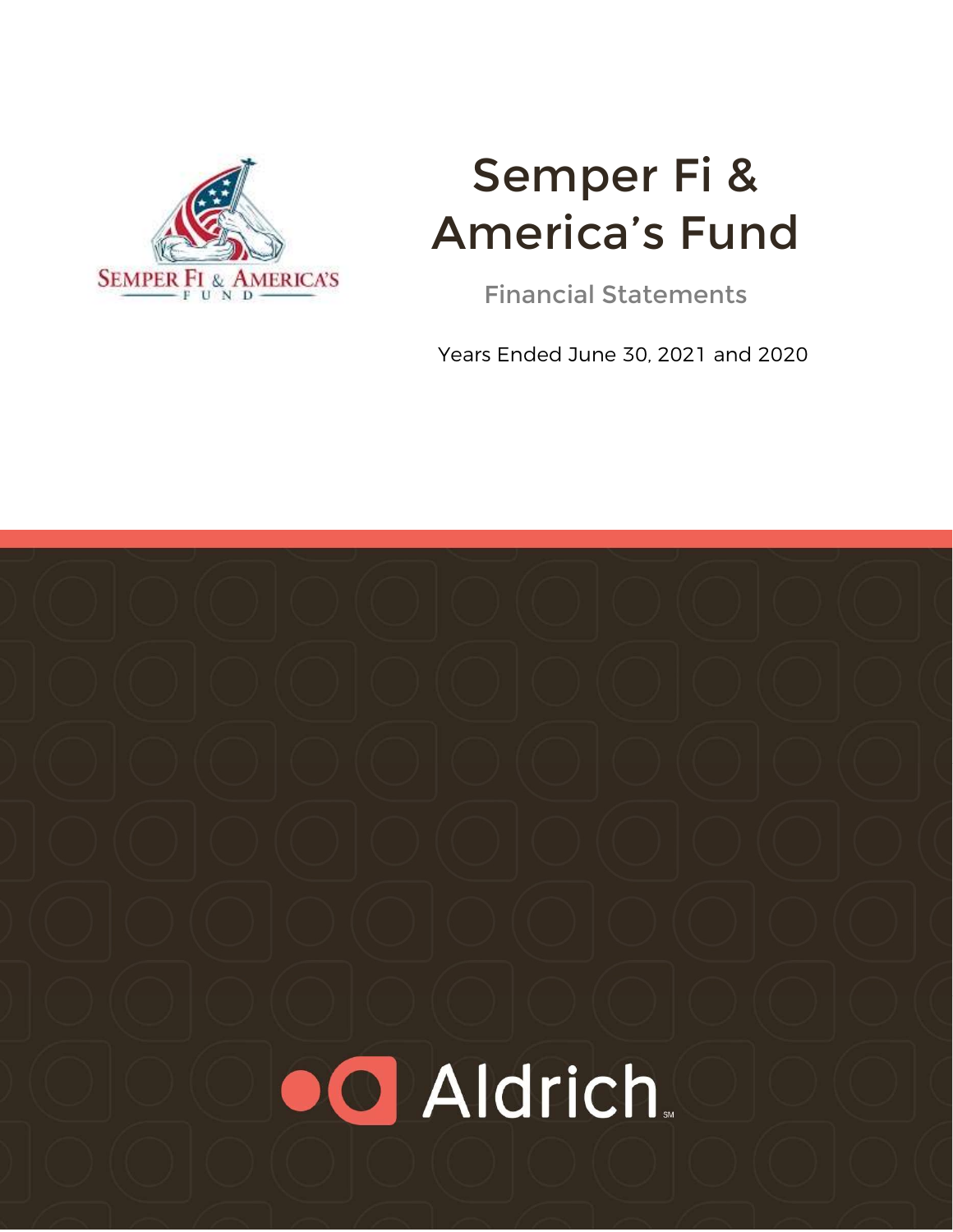Years Ended June 30, 2021 and 2020

# Table of Contents

|                                          | Page |
|------------------------------------------|------|
| Independent Auditors' Report             |      |
| Financial Statements:                    |      |
| <b>Statements of Financial Position</b>  | 2    |
| <b>Statements of Activities</b>          | 3    |
| <b>Statements of Functional Expenses</b> | 5    |
| <b>Statements of Cash Flows</b>          |      |
| Notes to Financial Statements            | 8    |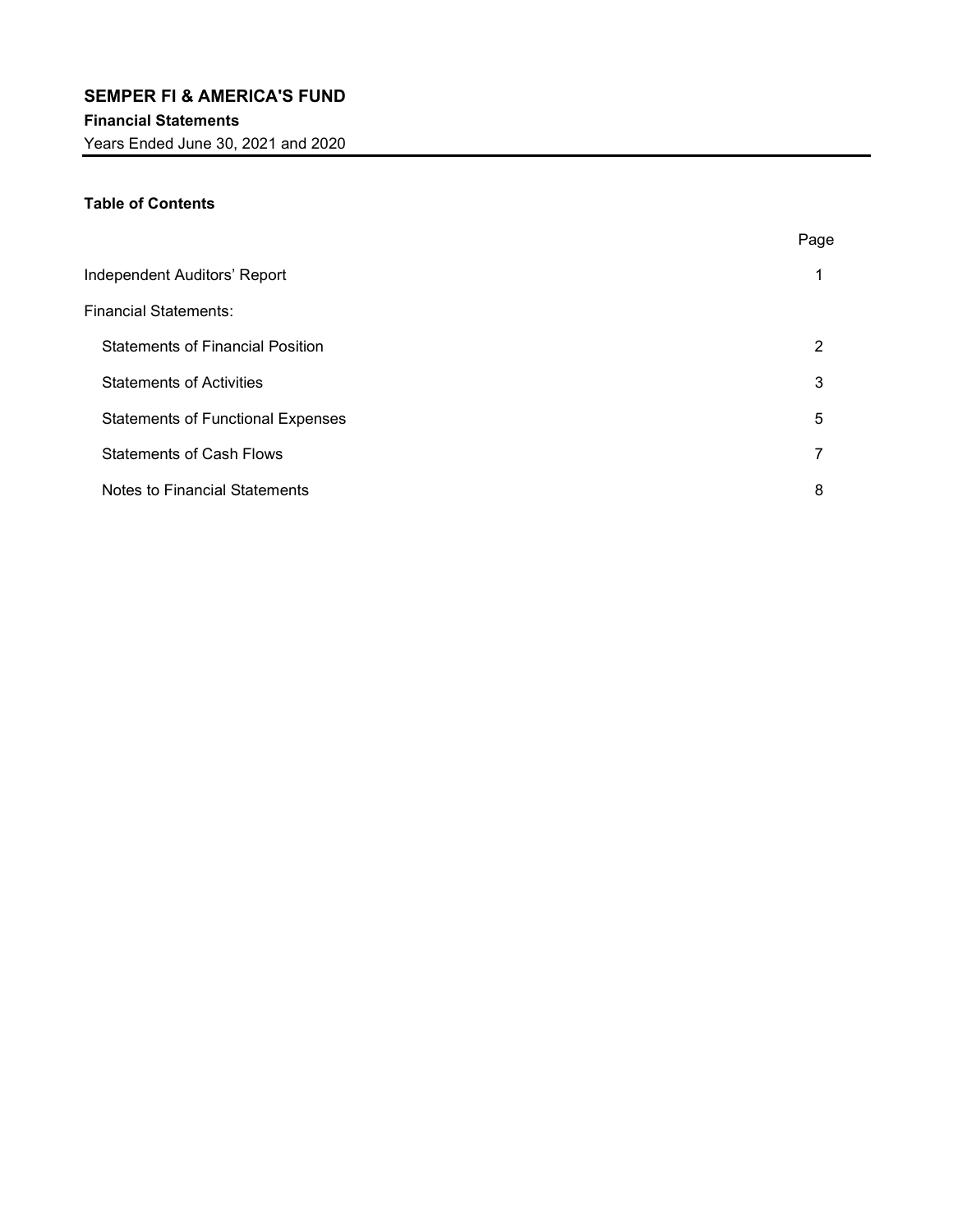

# INDEPENDENT AUDITORS' REPORT

To the Board of Directors Semper Fi & America's Fund

We have audited the accompanying financial statements of Semper Fi & America's Fund (a nonprofit organization), which are comprised of the statements of financial position as of June 30, 2021 and 2020, the related statements of activities, functional expenses, and cash flows for the years then ended, and the related notes to the financial statements.

#### Management's Responsibility for the Financial Statements

Management is responsible for the preparation and fair presentation of these financial statements in accordance with accounting principles generally accepted in the United States of America; this includes the design, implementation, and maintenance of internal controls relevant to the preparation and fair presentation of financial statements that are free from material misstatement, whether due to fraud or error.

#### Auditors' Responsibility

Our responsibility is to express an opinion on these financial statements based on our audits. We conducted our audits in accordance with auditing standards generally accepted in the United States of America. Those standards require that we plan and perform the audit to obtain reasonable assurance about whether the financial statements are free from material misstatement.

An audit involves performing procedures to obtain audit evidence about the amounts and disclosures in the financial statements. The procedures selected depend on the auditor's judgment, including the assessment of the risks of material misstatement of the financial statements, whether due to fraud or error. In making those risk assessments, the auditor considers internal control relevant to the entity's preparation and fair presentation of the financial statements in order to design audit procedures that are appropriate in the circumstances, but not for the purpose of expressing an opinion on the effectiveness of the entity's internal control. Accordingly, we express no such opinion. An audit also includes evaluating the appropriateness of accounting policies used and the reasonableness of significant accounting estimates made by management, as well as evaluating the overall presentation of the financial statements.

We believe the audit evidence we have obtained is sufficient and appropriate to provide a basis for our audit opinion.

#### **Opinion**

In our opinion, the financial statements referred to above present fairly, in all material respects, the financial position of Semper Fi & America's Fund as of June 30, 2021 and 2020, and the changes in its net assets and its cash flows for the years then ended in accordance with accounting principles generally accepted in the United States of America.

Aldrich CPAs + Adrigons LLP

San Diego, California December 22, 2021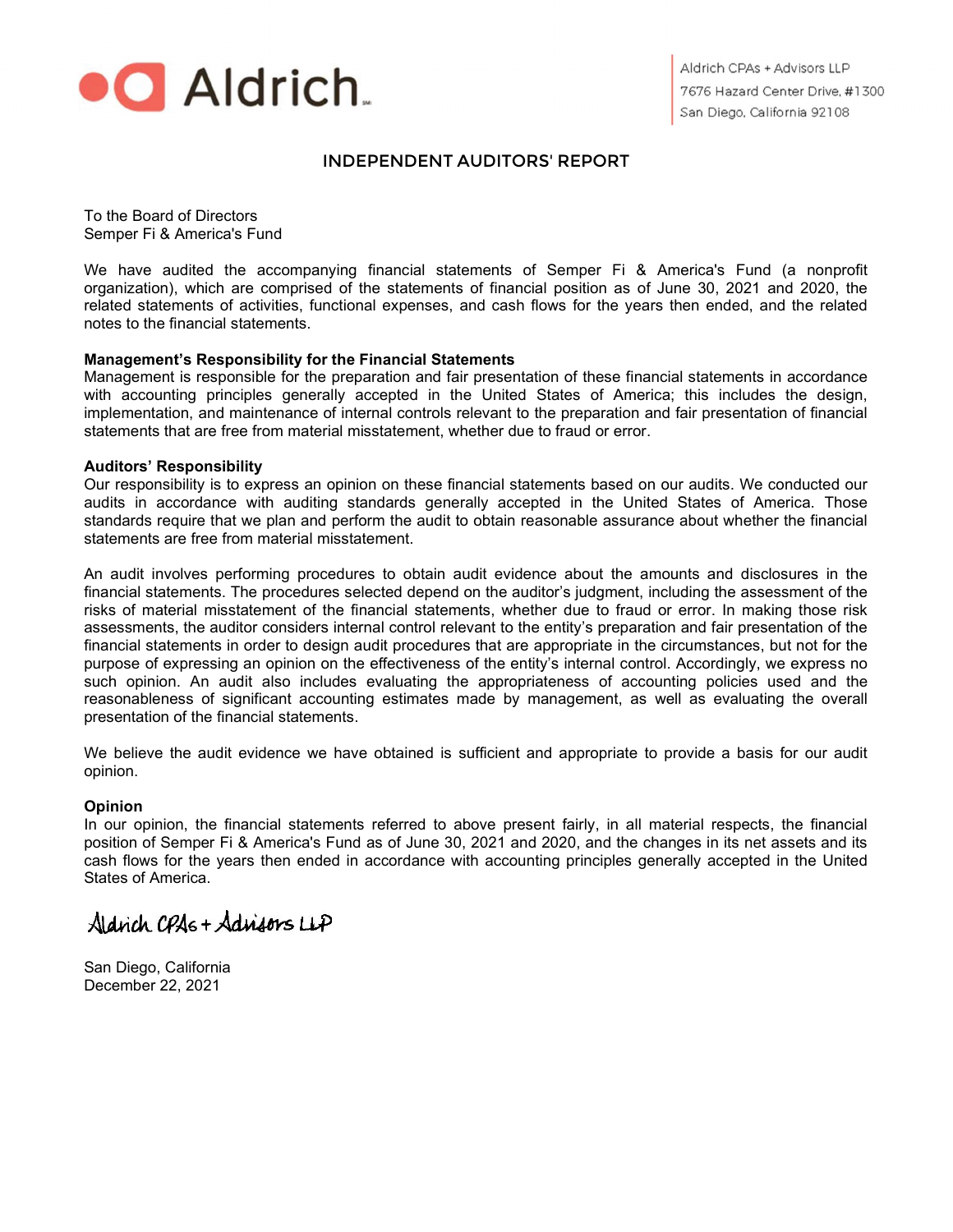# Statements of Financial Position

June 30, 2021 and 2020

|                                                                                                                                                                                                   | 2021                                                                          |   | 2020                                                                 |
|---------------------------------------------------------------------------------------------------------------------------------------------------------------------------------------------------|-------------------------------------------------------------------------------|---|----------------------------------------------------------------------|
| <b>ASSETS</b>                                                                                                                                                                                     |                                                                               |   |                                                                      |
| Cash and cash equivalents<br>Accounts receivable<br>Investments<br>Unconditional promises to give<br>Prepaid expenses and other assets<br>Property and equipment, net of accumulated depreciation | \$<br>1,055,471<br>124,814<br>34,821,038<br>5,200,000<br>1,821,743<br>182,818 | S | 644,073<br>97,833<br>27,333,499<br>6,400,000<br>1,176,409<br>181,010 |
| <b>Total Assets</b>                                                                                                                                                                               | \$<br>43,205,884 \$                                                           |   | 35,832,824                                                           |
| <b>LIABILITIES AND NET ASSETS</b>                                                                                                                                                                 |                                                                               |   |                                                                      |
| Liabilities:                                                                                                                                                                                      |                                                                               |   |                                                                      |
| Accounts payable<br>Accrued expenses<br>Note payable                                                                                                                                              | \$<br>378,248 \$<br>1,354,606                                                 |   | 45,414<br>1,007,407<br>1,906,100                                     |
| <b>Total Liabilities</b>                                                                                                                                                                          | 1,732,854                                                                     |   | 2,958,921                                                            |
| Net Assets:                                                                                                                                                                                       |                                                                               |   |                                                                      |
| Without donor restriction<br>With donor restriction:                                                                                                                                              | 25,031,668                                                                    |   | 21,193,903                                                           |
| Purpose-restricted                                                                                                                                                                                | 9,167,671                                                                     |   | 4,406,309                                                            |
| Time-restricted                                                                                                                                                                                   | 4,000,000                                                                     |   | 4,000,000                                                            |
| Perpetual in nature                                                                                                                                                                               | 3,273,691                                                                     |   | 3,273,691                                                            |
| <b>Total With Donor Restriction</b>                                                                                                                                                               | 16,441,362                                                                    |   | 11,680,000                                                           |
| <b>Total Net Assets</b>                                                                                                                                                                           | 41,473,030                                                                    |   | 32,873,903                                                           |
| <b>Total Liabilities and Net Assets</b>                                                                                                                                                           | 43,205,884                                                                    | S | 35,832,824                                                           |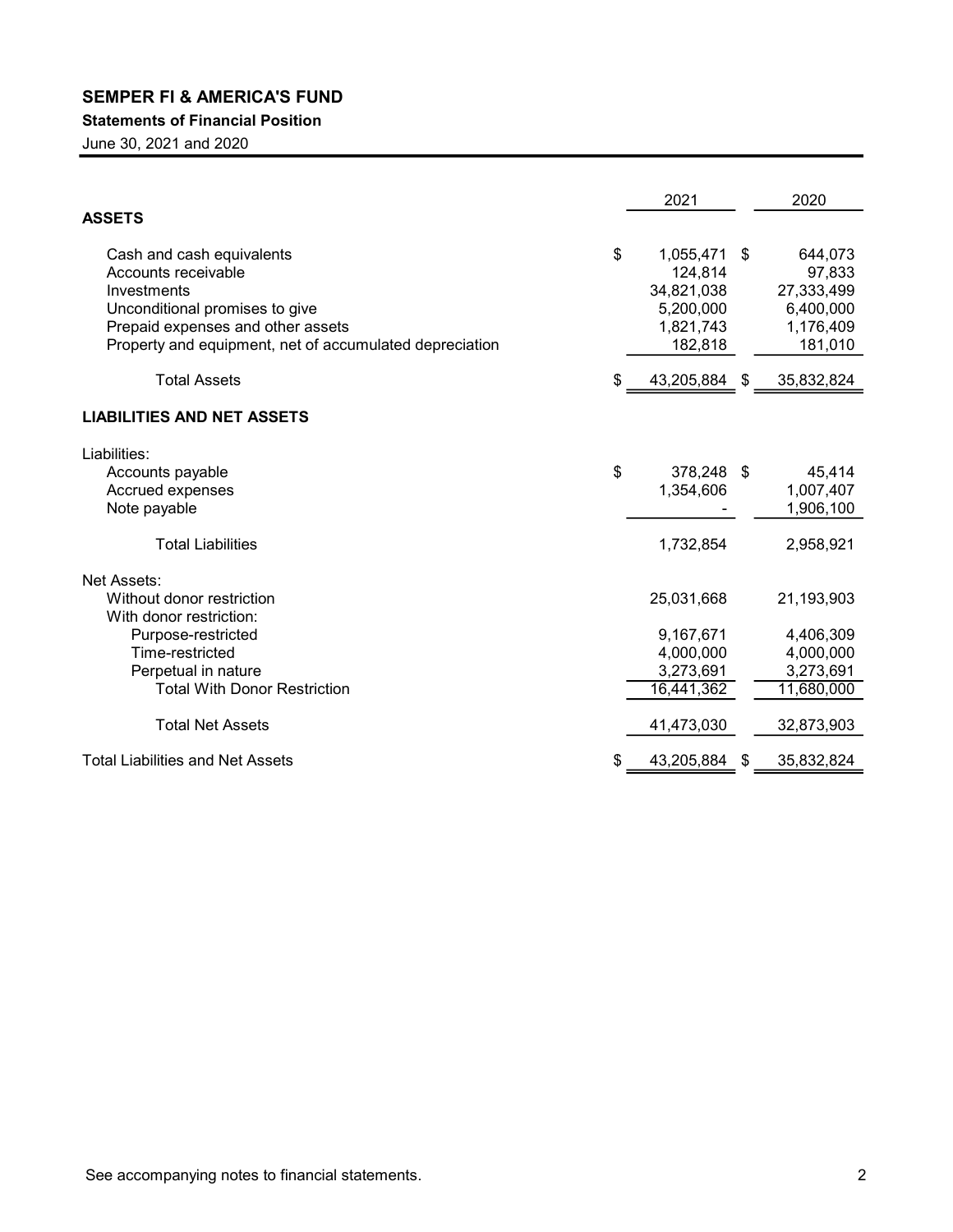# Statement of Activities

|                                               | <b>Without Donor</b><br>Restriction | <b>With Donor</b><br>Restriction | Total            |
|-----------------------------------------------|-------------------------------------|----------------------------------|------------------|
| Support and Other Revenue:                    |                                     |                                  |                  |
| Contributions                                 | \$<br>22,718,919<br>-\$             | 21,854,368 \$                    | 44,573,287       |
| Special events:                               |                                     |                                  |                  |
| Revenue                                       | 151,891                             |                                  | 151,891          |
| <b>Expense</b>                                | (27,097)                            |                                  | (27,097)         |
| Special Events, net                           | 124,794                             |                                  | 124,794          |
| Investment income, net                        | 2,217,529                           | 1,440,355                        | 3,657,884        |
| In-kind contributions                         | 31,138                              |                                  | 31,138           |
| PPP loan forgiveness                          | 1,906,100                           |                                  | 1,906,100        |
| Net assets released from restrictions-time    | 9,500,000                           | (9,500,000)                      |                  |
| Net assets released from restrictions-purpose | 9,033,361                           | (9,033,361)                      |                  |
| <b>Total Support and Other Revenue</b>        | 45,531,841                          | 4,761,362                        | 50,293,203       |
| Expenses:<br>Program services:                |                                     |                                  |                  |
| Service member and family support             | 31,591,028                          |                                  | 31,591,028       |
| Transition                                    | 2,249,945                           |                                  | 2,249,945        |
| Integrative wellness                          | 4,388,407                           |                                  | 4,388,407        |
| <b>Total Program Services</b>                 | 38,229,380                          |                                  | 38,229,380       |
| Supporting services:                          |                                     |                                  |                  |
| Management and general                        | 2,528,330                           |                                  | 2,528,330        |
| Fundraising                                   | 936,366                             |                                  | 936,366          |
|                                               |                                     |                                  |                  |
| <b>Total Expenses</b>                         | 41,694,076                          |                                  | 41,694,076       |
| Change in Net Assets                          | 3,837,765                           | 4,761,362                        | 8,599,127        |
| Net Assets, beginning                         | 21,193,903                          | 11,680,000                       | 32,873,903       |
| Net Assets, ending                            | \$<br>25,031,668 \$                 | 16,441,362                       | \$<br>41,473,030 |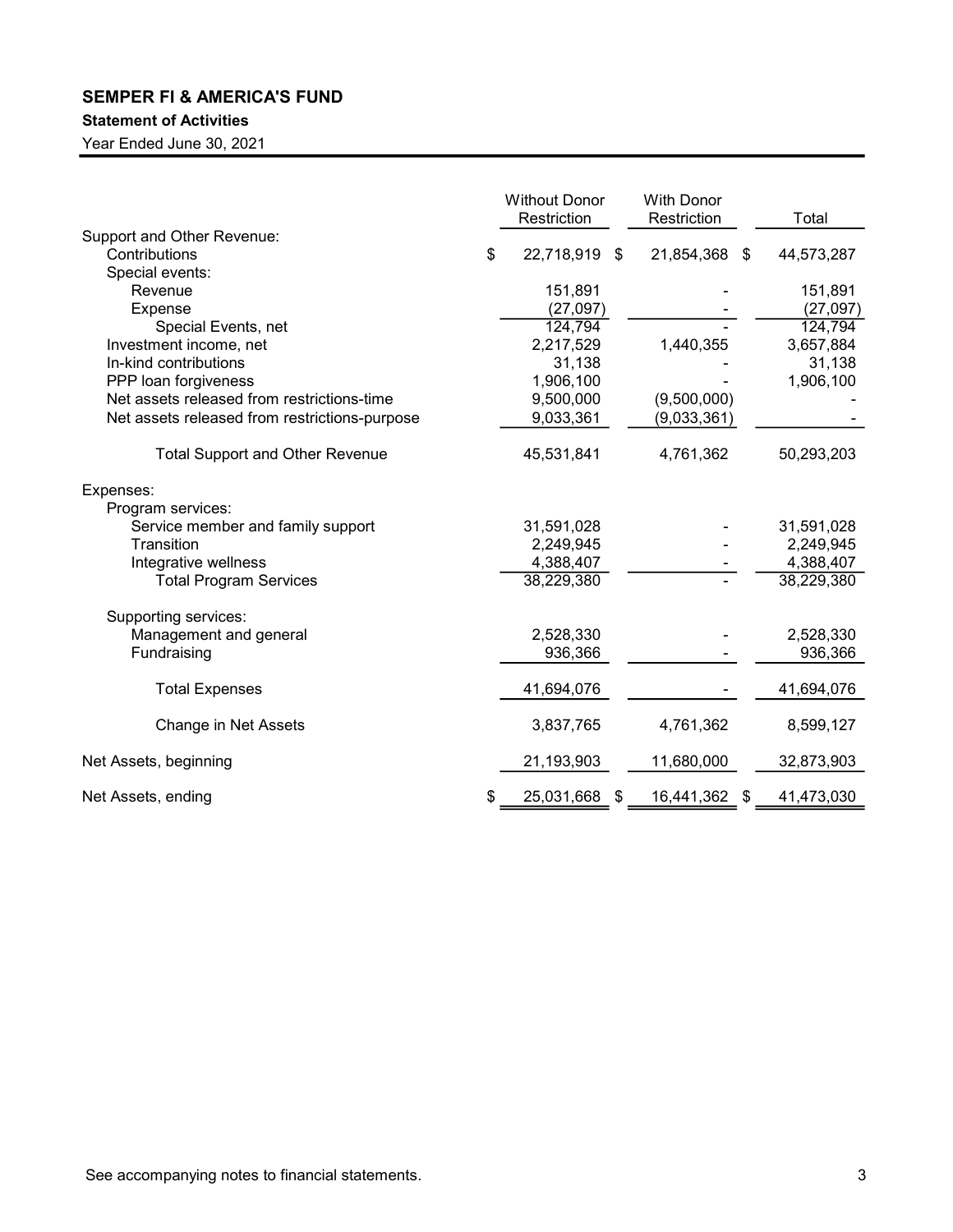# Statement of Activities

|                                               | <b>Without Donor</b><br>Restriction | <b>With Donor</b><br>Restriction |      | Total      |
|-----------------------------------------------|-------------------------------------|----------------------------------|------|------------|
| Support and Other Revenue:                    |                                     |                                  |      |            |
| Contributions<br>Special events:              | \$<br>20,764,714 \$                 | 17,791,057                       | \$   | 38,555,771 |
| Revenue                                       | 732,492                             |                                  |      | 732,492    |
| Expense                                       | (214, 241)                          |                                  |      | (214, 241) |
| Special Events, net                           | 518,251                             |                                  |      | 518,251    |
| Investment income, net                        | 570,954                             | 61,105                           |      | 632,059    |
| In-kind contributions                         | 41,873                              |                                  |      | 41,873     |
| Net assets released from restrictions-time    | 9,500,000                           | (9,500,000)                      |      |            |
| Net assets released from restrictions-purpose | 9,646,011                           | (9,646,011)                      |      |            |
|                                               |                                     |                                  |      |            |
| <b>Total Support and Other Revenue</b>        | 41,041,803                          | (1,293,849)                      |      | 39,747,954 |
| Expenses:                                     |                                     |                                  |      |            |
| Program services:                             |                                     |                                  |      |            |
| Service member and family support             | 26,129,573                          |                                  |      | 26,129,573 |
| Transition                                    | 4,048,864                           |                                  |      | 4,048,864  |
| Integrative wellness                          | 5,157,467                           |                                  |      | 5,157,467  |
| <b>Total Program Services</b>                 | 35,335,904                          |                                  |      | 35,335,904 |
| Supporting services:                          |                                     |                                  |      |            |
| Management and general                        | 2,512,292                           |                                  |      | 2,512,292  |
| Fundraising                                   | 986,449                             |                                  |      | 986,449    |
| <b>Total Expenses</b>                         | 38,834,645                          |                                  |      | 38,834,645 |
| Change in Net Assets                          | 2,207,158                           | (1, 293, 849)                    |      | 913,309    |
| Net Assets, beginning                         | 18,986,745                          | 12,973,849                       |      | 31,960,594 |
| Net Assets, ending                            | 21,193,903<br>- \$                  | 11,680,000                       | - \$ | 32,873,903 |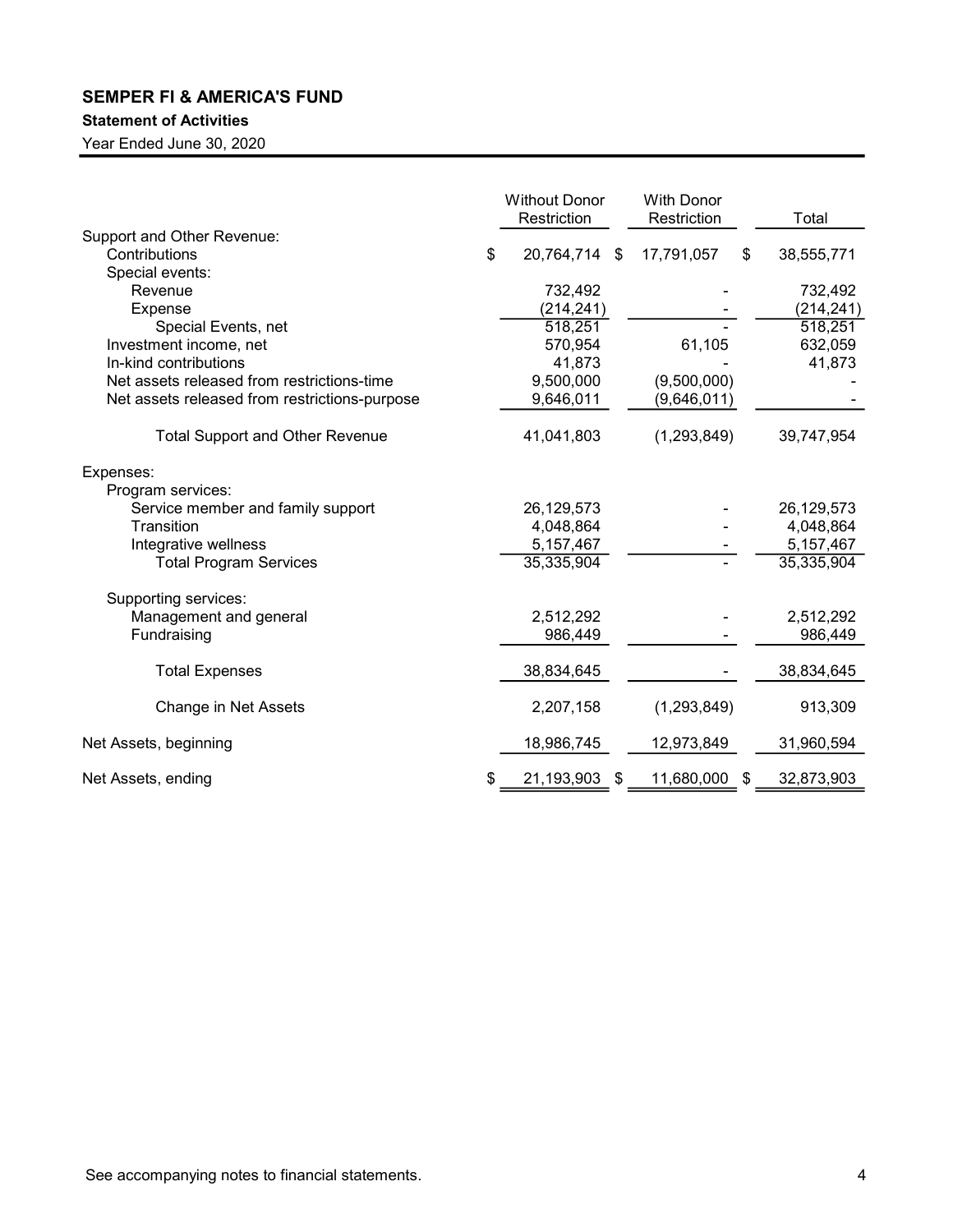# Statement of Functional Expenses

|                                   |                       | Program Services          |             |                 |     | <b>Supporting Services</b> |                           |             |              |
|-----------------------------------|-----------------------|---------------------------|-------------|-----------------|-----|----------------------------|---------------------------|-------------|--------------|
|                                   | Service Member and    |                           | Integrative | Total           |     | Management                 |                           |             |              |
|                                   | <b>Family Support</b> | Transition                | Wellness    | Program         |     | and General                |                           | Fundraising | Total        |
| Grants:                           |                       |                           |             |                 |     |                            |                           |             |              |
| Service member and family support | 8,837,149 \$<br>\$    |                           | \$          | \$<br>8,837,149 | -\$ |                            | $\boldsymbol{\mathsf{S}}$ |             | 8,837,149    |
| Housing                           | 7,890,950             |                           |             | 7,890,950       |     |                            |                           |             | 7,890,950    |
| Transportation                    | 3,065,268             |                           |             | 3,065,268       |     |                            |                           |             | 3,065,268    |
| Adaptive equipment                | 1,780,276             |                           |             | 1,780,276       |     |                            |                           |             | 1,780,276    |
| <b>Education and career</b>       |                       | 1,104,734                 |             | 1,104,734       |     |                            |                           |             | 1,104,734    |
| Military to civilian transition   |                       | 431,762                   |             | 431,762         |     |                            |                           |             | 431,762      |
| PTSD, TBI and medical             |                       |                           | 1,924,659   | 1,924,659       |     |                            |                           |             | 1,924,659    |
| Recovery through sports           |                       |                           | 972,452     | 972,452         |     |                            |                           |             | 972,452      |
| Jinx McCain horsemanship          |                       |                           | 99,749      | 99,749          |     |                            |                           |             | 99,749       |
| <b>Total Grants</b>               | 21,573,643            | 1,536,496                 | 2,996,860   | 26,106,999      |     |                            |                           |             | 26,106,999   |
| Wages, taxes, and benefits        | 8,576,825             | 610,850                   | 1,191,433   | 10,379,108      |     | 1,957,345                  |                           | 652,809     | 12,989,262   |
| Postage and delivery              | 400,658               | 28,535                    | 55,657      | 484,850         |     | 38,722                     |                           | 46,684      | 570,256      |
| Professional services             | 326,210               | 23,233                    | 45,315      | 394,758         |     | 123,077                    |                           | 46,620      | 564,455      |
| Other operating expenses          | 127,150               | 9,056                     | 17,663      | 153,869         |     | 117,724                    |                           | 41,049      | 312,642      |
| Education and promotional         | 148,013               | 10,542                    | 20,561      | 179,116         |     | 2,931                      |                           | 96,163      | 278,210      |
| Office rent and expenses          | 168,531               | 12,003                    | 23,411      | 203,945         |     | 30,147                     |                           | 8,941       | 243,033      |
| Donation processing               |                       |                           |             |                 |     | 203,711                    |                           | 29,761      | 233,472      |
| Communications                    | 125,903               | 8,967                     | 17,490      | 152,360         |     | 27,082                     |                           | 5,814       | 185,256      |
| Depreciation                      | 72,810                | 5,186                     | 10,114      | 88,110          |     | 14,450                     |                           | 6,194       | 108,754      |
| Travel and meetings               | 71,285                | 5,077                     | 9,903       | 86,265          |     | 13,141                     |                           | 2,331       | 101,737      |
|                                   | 10,017,385            | 713,449                   | 1,391,547   | 12,122,381      |     | 2,528,330                  |                           | 936,366     | 15,587,077   |
| <b>Total Expenses</b>             | 31,591,028            | 2,249,945                 | 4,388,407   | 38,229,380      |     | 2,528,330                  |                           | 936,366     | 41,694,076   |
| <b>Special Events Expenses</b>    |                       |                           |             |                 |     |                            |                           | 27,097      | 27,097       |
| <b>Total Functional Expenses</b>  | \$<br>31,591,028      | $$2,249,945$ $$4,388,407$ |             | \$ 38,229,380   |     | $$2,528,330$ \$            |                           | 963,463     | \$41,721,173 |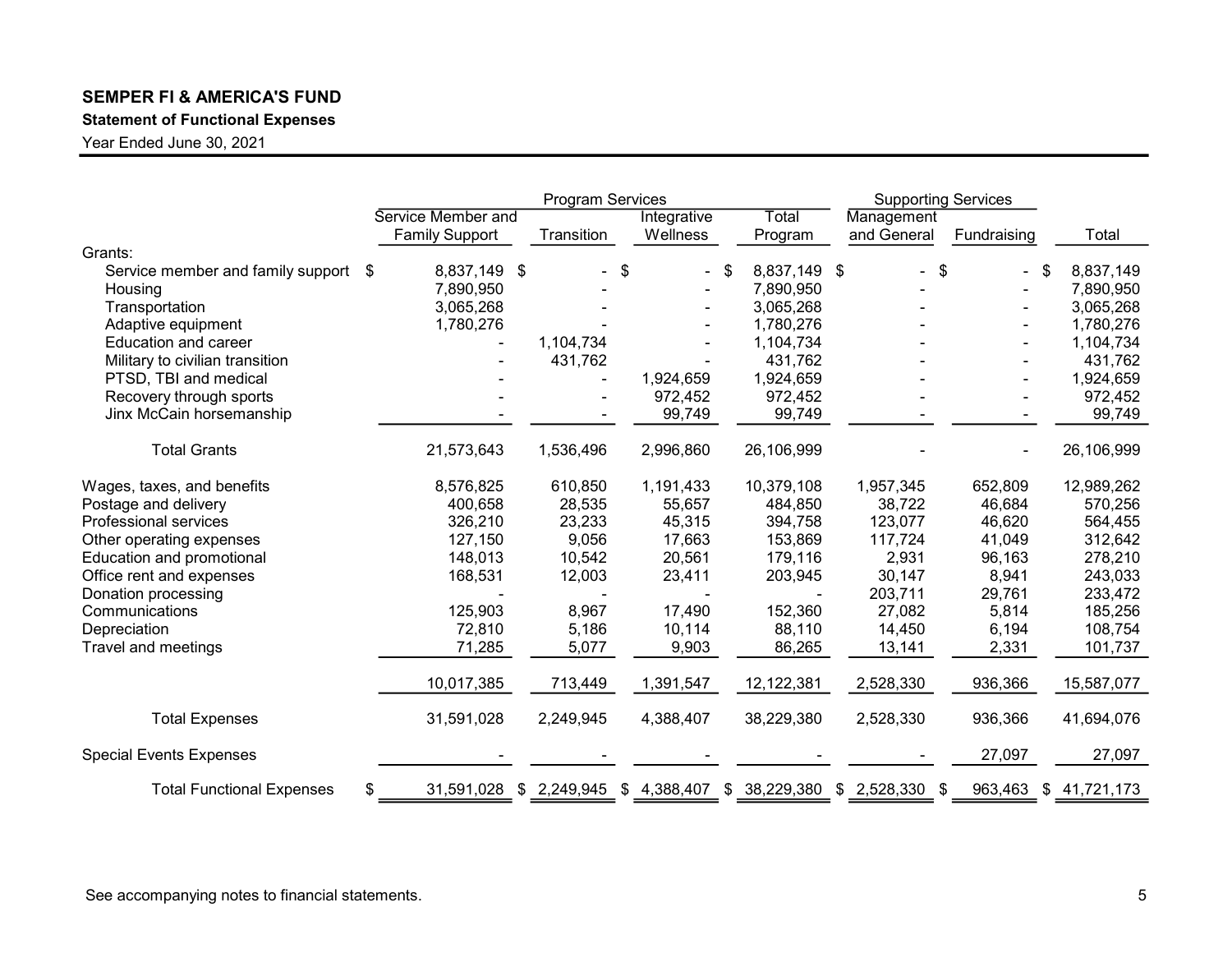# Statement of Functional Expenses

|                                   |                       | <b>Program Services</b> |                           |                    | <b>Supporting Services</b>              |             |               |
|-----------------------------------|-----------------------|-------------------------|---------------------------|--------------------|-----------------------------------------|-------------|---------------|
|                                   | Service Member and    |                         | Integrative               | Total              | Management                              |             |               |
|                                   | <b>Family Support</b> | Transition              | Wellness                  | Program            | and General                             | Fundraising | Total         |
| Grants:                           |                       |                         |                           |                    |                                         |             |               |
| Service member and family support | 8,247,689 \$<br>\$    |                         | \$                        | 8,247,689 \$<br>\$ | $\boldsymbol{\mathsf{S}}$               |             | 8,247,689     |
| Housing                           | 6,073,200             |                         |                           | 6,073,200          |                                         |             | 6,073,200     |
| Transportation                    | 1,669,167             |                         |                           | 1,669,167          |                                         |             | 1,669,167     |
| Adaptive equipment                | 1,477,080             |                         |                           | 1,477,080          |                                         |             | 1,477,080     |
| <b>Education and career</b>       |                       | 823,789                 |                           | 823,789            |                                         |             | 823,789       |
| Military to civilian transition   |                       | 1,882,802               |                           | 1,882,802          |                                         |             | 1,882,802     |
| PTSD, TBI and medical             |                       |                         | 1,427,570                 | 1,427,570          |                                         |             | 1,427,570     |
| Recovery through sports           |                       |                         | 1,848,689                 | 1,848,689          |                                         |             | 1,848,689     |
| Jinx McCain horsemanship          |                       |                         | 171,412                   | 171,412            |                                         |             | 171,412       |
| <b>Total Grants</b>               | 17,467,136            | 2,706,591               | 3,447,671                 | 23,621,398         |                                         |             | 23,621,398    |
| Wages, taxes, and benefits        | 7,147,577             | 1,107,541               | 1,410,792                 | 9,665,910          | 1,916,185                               | 644,168     | 12,226,263    |
| Postage and delivery              | 271,049               | 42,000                  | 53,500                    | 366,549            | 35,704                                  | 43,392      | 445,645       |
| Professional services             | 123,131               | 19,079                  | 24,304                    | 166,514            | 67,524                                  | 43,106      | 277,144       |
| Other operating expenses          | 112,202               | 17,386                  | 22,146                    | 151,734            | 95,122                                  | 34,352      | 281,208       |
| Education and promotional         | 208,023               | 32,234                  | 41,060                    | 281,317            |                                         | 156,966     | 438,283       |
| Office rent and expenses          | 134,972               | 20,914                  | 26,641                    | 182,527            | 21,262                                  | 11,293      | 215,082       |
| Donation processing               |                       |                         |                           |                    | 309,234                                 | 29,483      | 338,717       |
| Communications                    | 98,777                | 15,306                  | 19,497                    | 133,580            | 25,410                                  | 5,738       | 164,728       |
| Depreciation                      | 79,584                | 12,332                  | 15,708                    | 107,624            | 18,563                                  | 8,691       | 134,878       |
| Travel and meetings               | 487,122               | 75,481                  | 96,148                    | 658,751            | 23,288                                  | 9,260       | 691,299       |
|                                   | 8,662,437             | 1,342,273               | 1,709,796                 | 11,714,506         | 2,512,292                               | 986,449     | 15,213,247    |
| <b>Total Expenses</b>             | 26,129,573            | 4,048,864               | 5, 157, 467               | 35,335,904         | 2,512,292                               | 986,449     | 38,834,645    |
| <b>Special Events Expenses</b>    |                       |                         |                           |                    |                                         | 214,241     | 214,241       |
| <b>Total Functional Expenses</b>  | \$<br>26,129,573      |                         | $$4,048,864$ $$5,157,467$ |                    | \$ 35,335,904 \$ 2,512,292 \$ 1,200,690 |             | \$ 39,048,886 |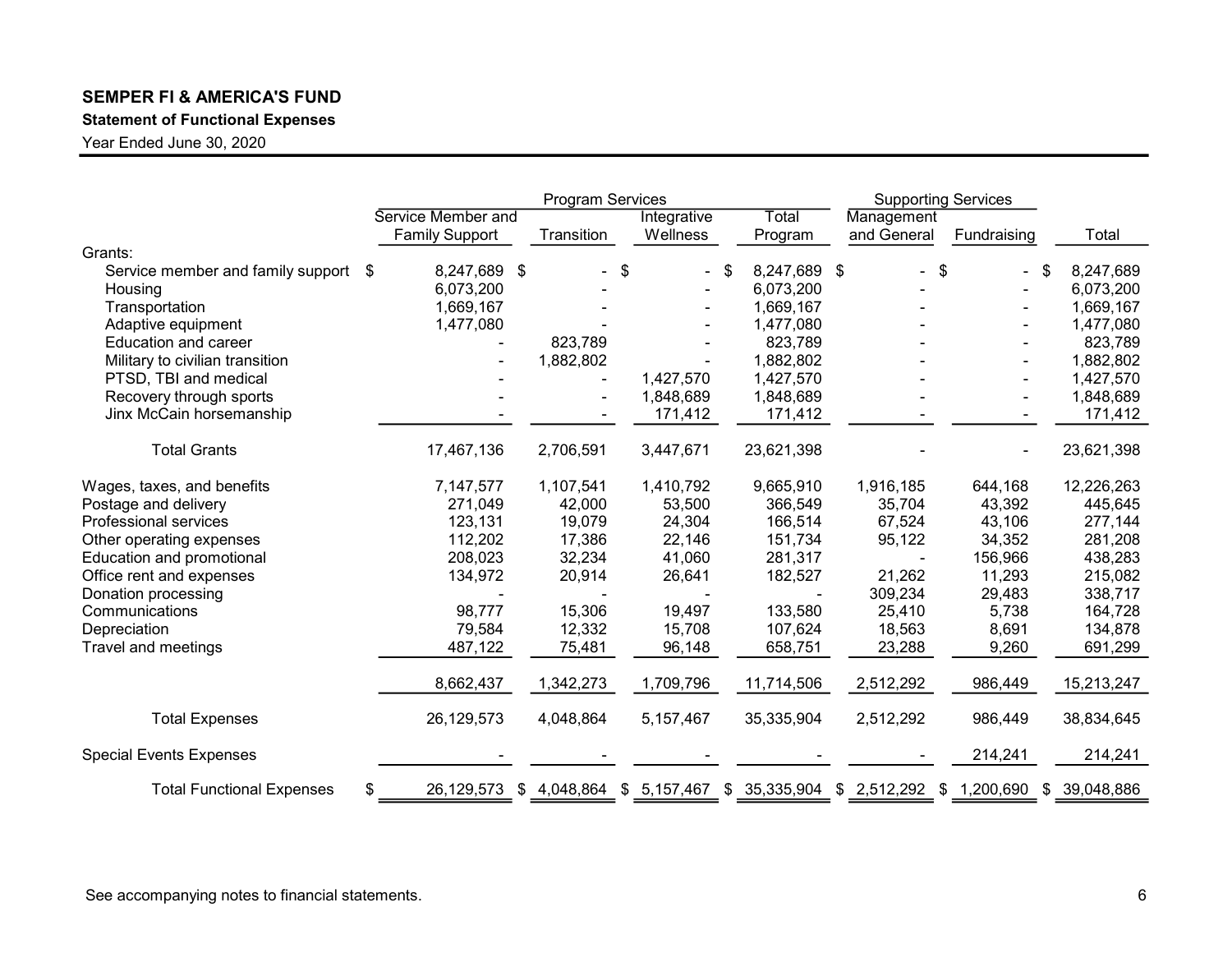# Statements of Cash Flows

Years Ended June 30, 2021 and 2020

|                                                      |    | 2021           |                |
|------------------------------------------------------|----|----------------|----------------|
| Cash Flows from Operating Activities:                |    |                | 2020           |
| Cash received from donors and others                 | \$ | 26,030,468 \$  | 24,389,796     |
| Payments received on unconditional promises to give  |    | 13,550,000     | 14,450,000     |
| Cash received from investment earnings, net          |    | 1,613,424      | 603,841        |
| Cash paid to employees and vendors                   |    | (15, 711, 314) | (14, 552, 075) |
| Cash paid for grants                                 |    | (25, 458, 071) | (23, 135, 015) |
| Net Cash Provided by Operating Activities            |    | 24,507         | 1,756,547      |
| Cash Flows from Investing Activities:                |    |                |                |
| Purchases of investments                             |    | (7,766,724)    | (8,523,524)    |
| Proceeds on sales of investments                     |    | 8,264,177      | 4,500,771      |
| Purchases of property and equipment                  |    | (110, 562)     | (57, 018)      |
| Net Cash Povided (Used) by Investing Activities      |    | 386,891        | (4,079,771)    |
| Cash Flows Provided by Financing Activities:         |    |                |                |
| Issuance of note payable                             |    |                | 1,906,100      |
| Net Increase (Decrease) in Cash and Cash Equivalents |    | 411,398        | (417, 124)     |
| Cash and Cash Equivalents, beginning                 |    | 644,073        | 1,061,197      |
| Cash and Cash Equivalents, ending                    | S  | 1,055,471      | \$<br>644,073  |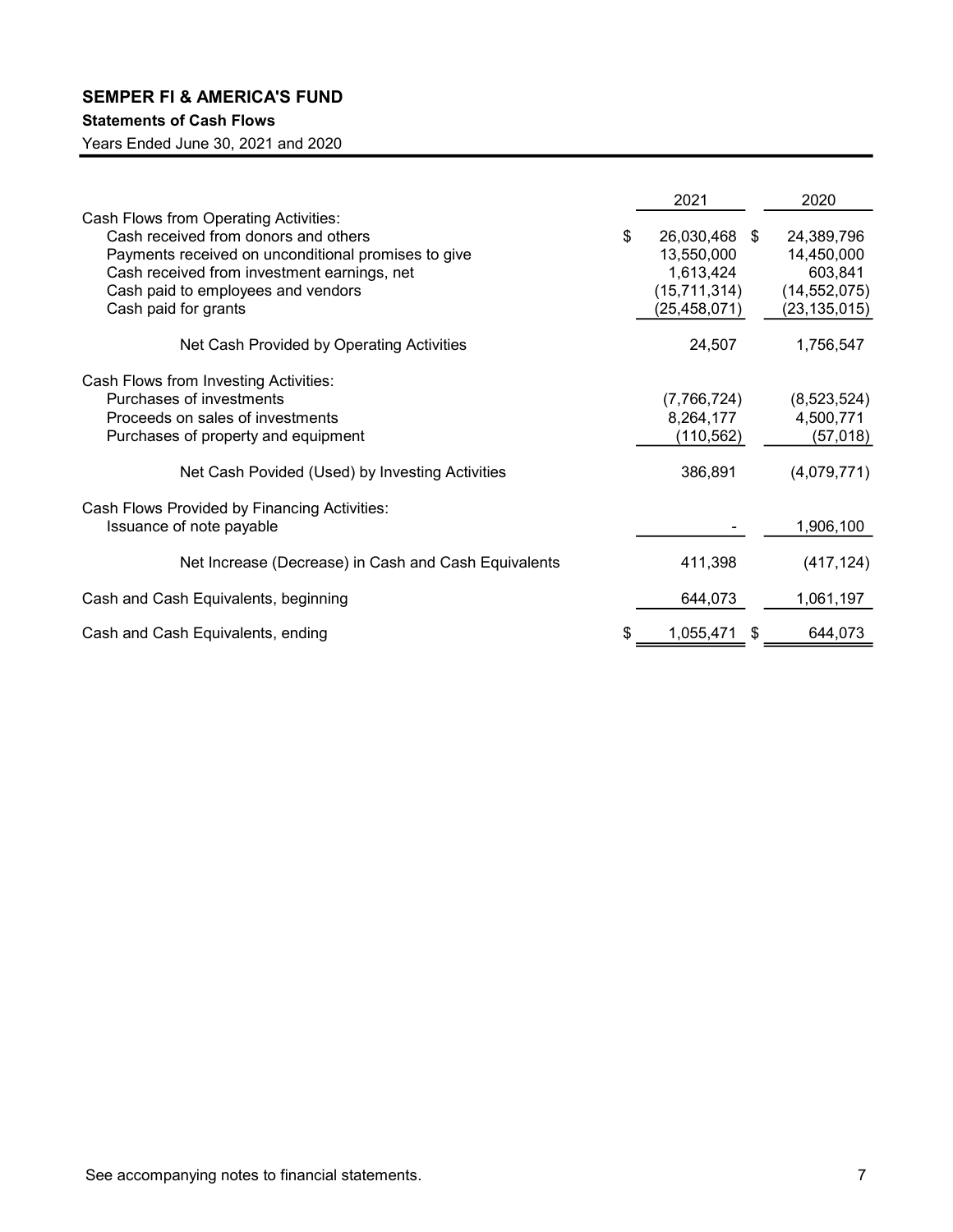# Note 1 – Organization and Summary of Significant Accounting Policies

#### Nature of Activities

Semper Fi & America's Fund (the Organization) is a tax-exempt organization incorporated in the State of California in 2004. It was formerly known as Injured Marine Semper Fi Fund and changed its name on October 12, 2020. The Organization is dedicated to providing assistance to our combat wounded, critically ill and injured service members and veterans, and military family members, from all branches of the U.S. Armed Forces. The primary source of income is from donor contributions. Since its inception in 2004, the Organization has assisted 26,000 service members, veterans and their families with \$250,000,000 in grants.

The Organization offers vital, life-changing support through a broad spectrum of services designed to meet the complex needs of wounded, ill, and injured service members and veterans, and military families, during hospitalization, recovery, and transition back into the local community. Our case managers, visiting nurses, and entire team support those we serve by helping navigate complex medical and emotional recovery. We provide support through three key areas of assistance — Service Member and Family Support, Transition, and Integrative Wellness.

#### Service Member and Family Support Program

Our Service Member and Family Support Program provides our Nation's heroes with direct financial assistance for expenses incurred during hospitalization, assisting with their most pressing needs at bedside, and ensuring they have specialized support throughout the duration of their recovery. Ongoing assistance includes adaptive housing, transportation, and equipment; targeted support for caregivers, children, and Vietnam veterans; and relief and recovery in times of crisis, disaster, and emergency — including the COVID-19 pandemic.

#### Transition Program

Our Transition Program helps veterans thrive beyond their injuries and connect with their communities through a wide range of education support and career assistance, including one-on-one mentorships and opportunities to engage with fellow veterans. This program provides our Nation's heroes with the skills and resources needed to succeed in the next phases of their lives.

#### Integrative Wellness Program

Our Integrative Wellness Program applies a holistic approach to long-term health, providing wellness tools to improve body, mind, and spirit. We foster healing in a powerful and sustaining way, using innovative technologies and high-tech wellness devices, as well as sports, art, and animal therapy.

#### Financial Statement Presentation

The financial statements of the Organization have been prepared in accordance with accounting principles generally accepted in the United States of America (US GAAP), which require the Organization to report information regarding its financial position and activities according to the following net asset classifications:

Net assets without donor restrictions – Net assets that are not subject to donor-imposed restrictions and may be expended for any purpose in performing the primary objectives of the Organization. These net assets may be used at the discretion of the Organization's management and the board of directors.

Net assets with donor restrictions – Net assets subject to stipulations imposed by donors, and grantors. Some donor restrictions are temporary in nature; those restrictions will be met by actions of the Organization or by the passage of time. Other donor restrictions are perpetual in nature, whereby the donor has stipulated the funds be maintained in perpetuity.

#### Use of Estimates

The preparation of financial statements in conformity with generally accepted accounting principles requires management to make estimates and assumptions that affect certain reported amounts and disclosures. Accordingly, actual results could differ from those estimates.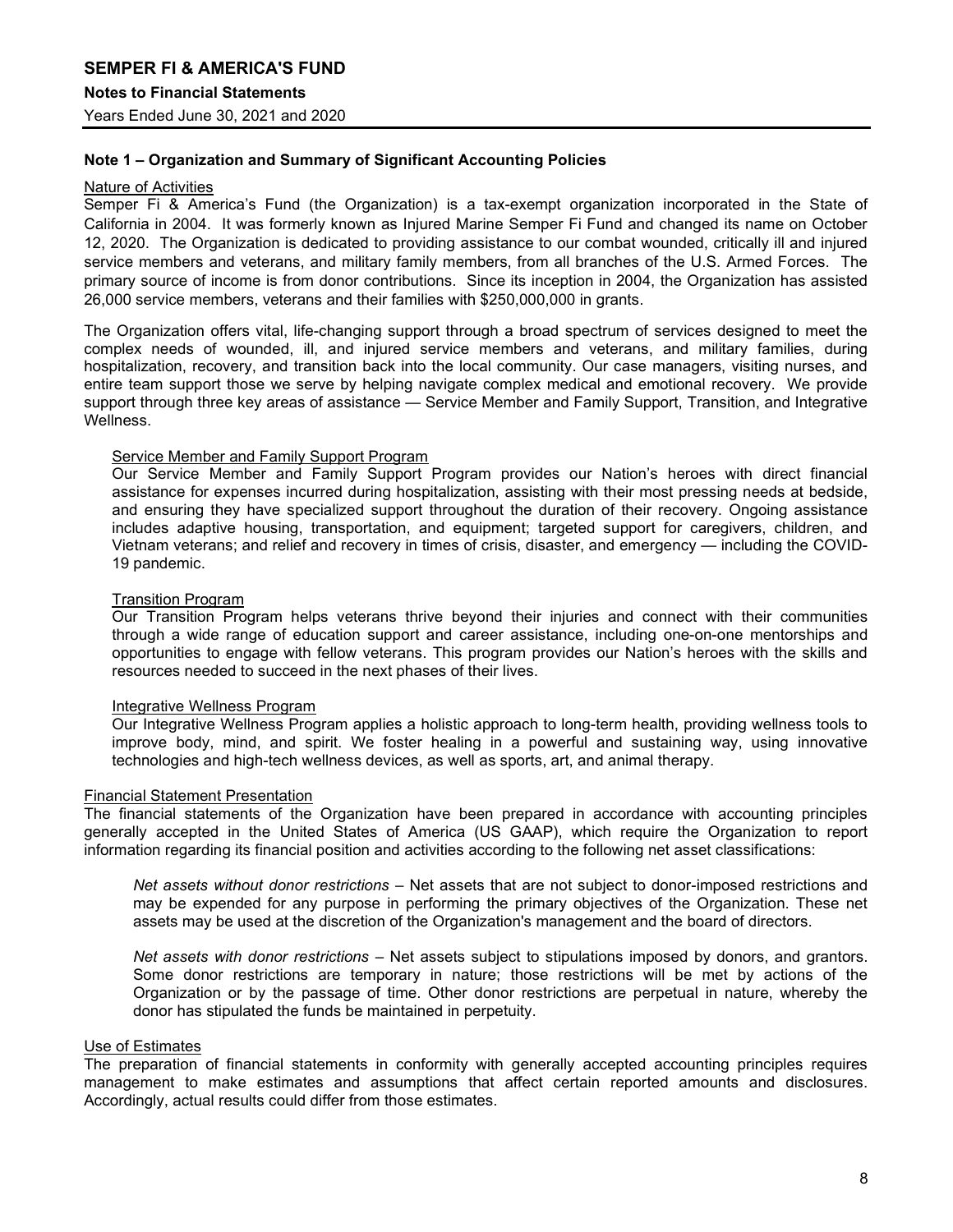## Note 1 – Organization and Summary of Significant Accounting Policies, continued

#### Fair Value of Financial Instruments

The Organization's financial instruments, none of which are held for trading purposes, include cash, investments, receivables, and accounts payable. The Organization estimates that the fair value of all of these nonderivative financial instruments at June 30, 2021 and 2020 approximates the aggregate carrying values of its financial instruments recorded in the accompanying statements of financial position.

#### Cash and Cash Equivalents

The Organization considers all highly liquid investments with an initial maturity of three months or less to be cash equivalents.

#### Accounts Receivable

Accounts receivable are recorded at estimated net realizable value. Receivables are written off when the Organization determines an account is uncollectible. There were no write-offs in the fiscal years ended June 30, 2021 and 2020. Past due status is determined based on a review of the amounts recorded and the expected collection of these amounts. No allowance for doubtful accounts is deemed necessary as of June 30, 2021 and 2020 as management has determined that all amounts are deemed collectible.

#### Investments

Realized and unrealized gains and losses are included in the change in net assets in the accompanying statements of activities and changes in net assets. Investment income and gains restricted by a donor are reported as increases in net assets with donor restrictions until they are appropriated for use in accordance with the agreements.

#### Unconditional Promises to Give

When a donor has unconditionally promised to contribute funds to the Organization in future periods, the Organization recognizes an unconditional promise to give. Promises to give expected to be collected within one year are recorded as support and a receivable at net realizable value. Promises to give expected to be collected in future years are recorded as support and a receivable at the present value of expected future cash flows. Discounts on those amounts are computed using interest rates applicable to the years in which the promises are received. Amortization of discounts is included in contribution revenue.

An allowance for uncollectible pledges receivable, if any, is provided based upon management's judgment, including such factors as prior collection history, type of contribution and nature of fundraising activity. No allowance for doubtful promises to give is deemed necessary as of June 30, 2021 and 2020 as management has determined all amounts are deemed collectible.

#### Prepaid Expenses and Other Assets

Prepaid expenses include items such as insurance, promotional and educational materials, event costs and other items to be used in future periods. Purchased items are valued at the lower of cost (first-in, first-out method) or net realizable value. Prepaid expenses also include gift cards and computer equipment that are purchased or donated for distribution as grants to service members. Donated items are recorded at the estimated fair market value at the date of the gift.

#### Property and Equipment

The Organization capitalizes all expenditures for property, equipment, software, and website design equal to or in excess of \$1,000. Equipment and improvements are recorded at cost or at estimated fair value at date of gift if donated. Expenditures for maintenance and repairs are charged against operations. Depreciation is provided on a straight-line basis over the estimated useful lives of the assets of two to five years.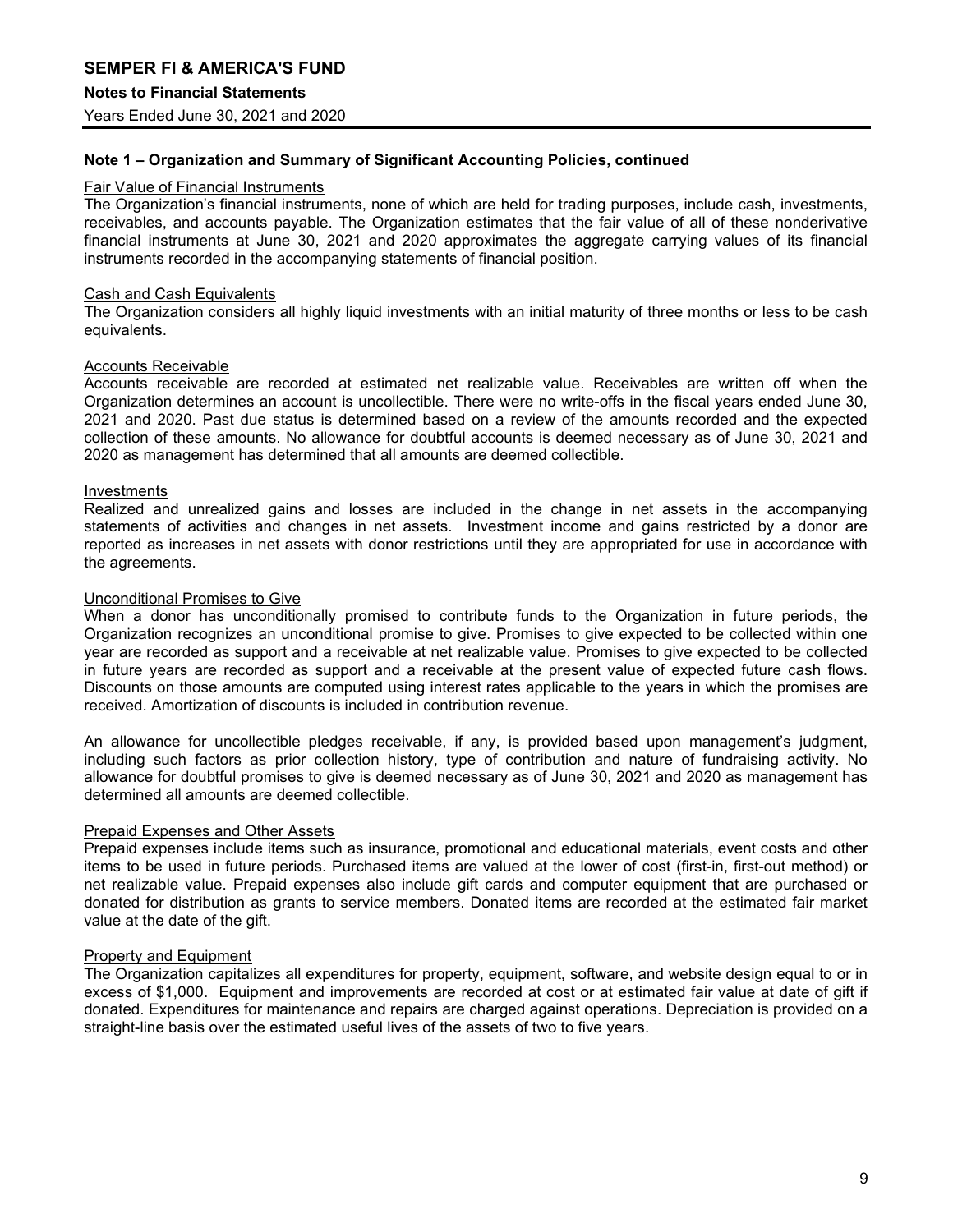# Note 1 – Organization and Summary of Significant Accounting Policies, continued

#### Revenue Recognition

Contributions - Contributions received are recorded as net assets without donor restrictions or net assets with donor restrictions, depending on the existence and/or nature of any donor-imposed restrictions. Donor restricted contributions are reported as an increase in net assets with donor restrictions, depending on the nature of restriction. When a restriction expires (that is, when a stipulated time restriction ends or purpose restriction is accomplished), net assets with donor restrictions are reclassified to net assets without donor restrictions and reported in the statements of activities as net assets released from restrictions.

In-kind contributions – In-kind contributions consist of donated use of facilities, donated assets, donated supplies and donated services. Donated services are recognized in the statements of activities if the services (a) create or enhance nonfinancial assets or (b) require specialized skills, are performed by people with those skills, and would otherwise be purchased by the Organization.

#### Functional Allocation of Expenses

The financial statements report certain categories of expenses that are attributable to more than one program or supporting function. Therefore, these expenses are allocated on a reasonable basis that is consistently applied, as follows. Employee wages, benefits and taxes are allocated based on each person's job duties. Office rent and expenses and communication systems are allocated using the overall employee allocation. Travel, professional services, postage and delivery, other business costs, and educational and promotional are allocated based on the purpose of each expenditure. Donation processing is allocated to Management and General except for costs for peer-to-peer fundraising websites that are allocated to fundraising. Depreciation is allocated based on the purpose and usage of each asset.

#### Income Taxes

The Organization is exempt from income tax under Section 501(c)(3) of the Internal Revenue Code and section 23701(d) of the California Revenue and Taxation code. The Organization, however, may be subject to tax on income which is not related to its exempt purpose. For the years ended June 30, 2021 and 2020, no such unrelated business taxable income was reported and, therefore, no provision for income taxes has been made.

The Organization follows US GAAP related to the recognition of uncertain tax positions. The Organization recognizes accrued interest and penalties associated with uncertain tax positions as part of the statement of activities when applicable. Management has determined that the Organization has no uncertain tax positions at June 30, 2021 and 2020 and therefore no amounts have been accrued.

#### Future Accounting Standards

The FASB has issued a substantial ASU which will become effective in future years.

In February 2016, the FASB issued ASU No. 2016-02 Leases. The primary change in GAAP addressed by ASU 2016-02 is the requirement for a lessee to recognize on the statements of financial position a liability to make lease payments ("lease liability") and a right-of-use asset representing its right to use the underlying asset for the lease term. ASU 2016-02 also requires qualitative and quantitative disclosures to enable users of the financial statements to assess the amount, timing, and uncertainty of cash flows arising from leases. ASU 2016-02 is effective for fiscal years beginning after December 15, 2021. Lessees must apply a modified retrospective transition approach for leases existing at, or entered into after, the beginning of the earliest comparative period presented in the financial statements, although there are optional practical expedients that entities may elect to apply. The Organization is evaluating the effect that the provisions of ASU 2016-02 will have on its financial statements and related disclosures, but as of the date of this report, the Organization has no leases that would be impacted by this ASU.

#### Subsequent Events

The Organization has evaluated subsequent events through December 22, 2021, which is the date the financial statements were available to be issued (Note 13).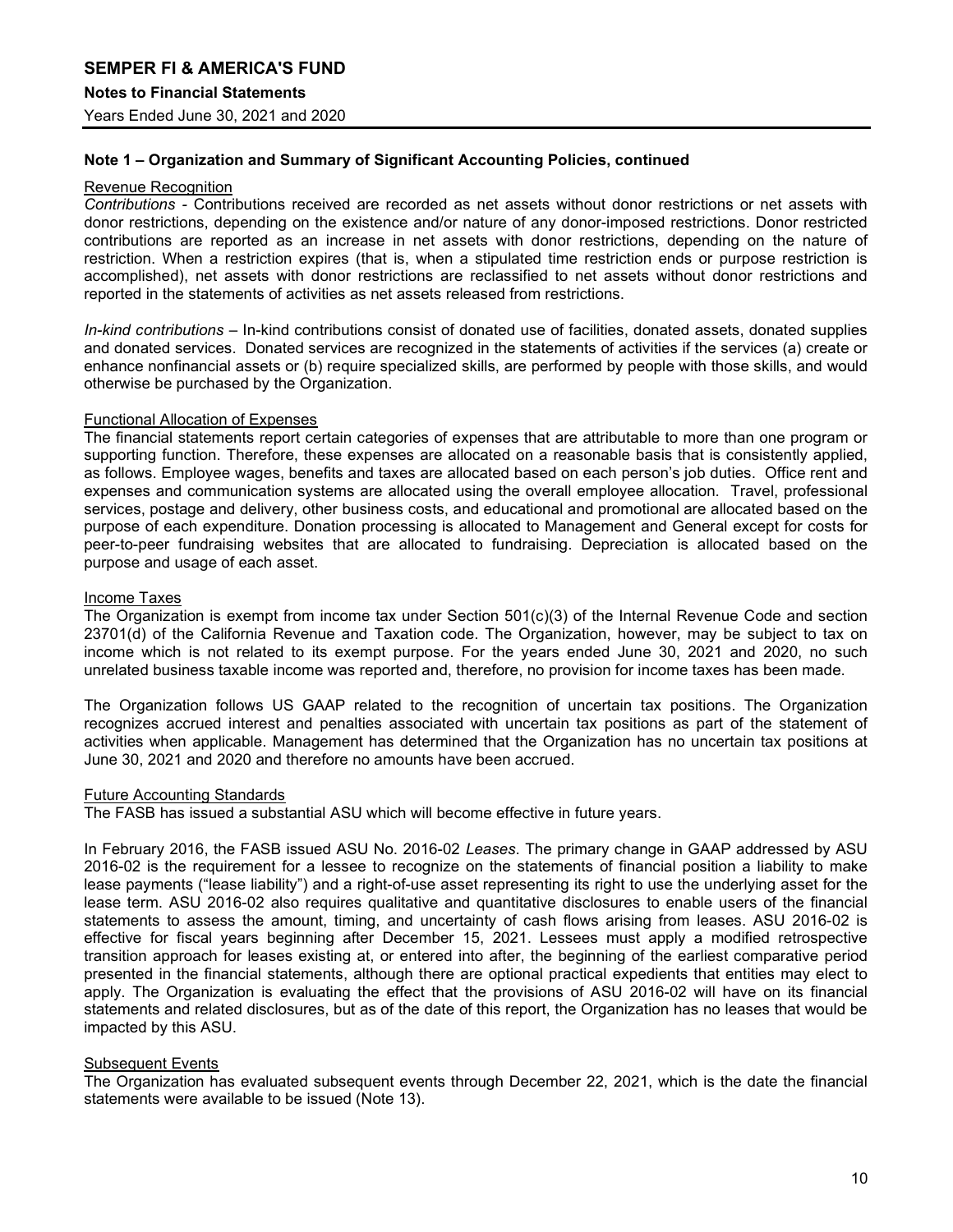## Note 2 – Liquidity and Availability

The Organization maintains a Liquidity Management Plan and also an Investment Policy that strive to balance the goals of (1) making sufficient funds available to meet near-term expenses, while (2) investing in securities with diversified risk, reasonable return and high marketability.

Funds for near-term expenses are maintained in a combination of cash and short-term, highly rated fixed income securities. The remaining funds are invested in a combination of longer-term fixed income securities and equities with the goal of providing a higher rate of return as compared to the near-term investments.

The Organization's board establishes investment policy guidelines. Implementation of these guidelines and the resultant investing of funds is performed by a professional, outside investment manager. As part of the annual budget process, the board reviews management's estimates of projected revenues and expenses, cash flow, and financial assets for the coming fiscal year to determine near-term and longer-term funding requirements. An important consideration in the review process is the highly seasonal nature of the Organization's donations, which causes the Organization to need highly liquid funds available for much of the year.

The following reflects the Organization's financial assets as of the balance sheet date, reduced by amounts not available for general use because of contractual or donor-imposed restriction within one year of the balance sheet date. Amounts already appropriated from the donor-restricted endowment for general expenditure within one year of the balance sheet date have not been subtracted as unavailable.

|                                                                     |    | 2021          | 2020        |
|---------------------------------------------------------------------|----|---------------|-------------|
| Cash and cash equivalents                                           | \$ | 1,055,471 \$  | 644.073     |
| Accounts receivable                                                 |    | 124.814       | 97.833      |
| <b>Investments</b>                                                  |    | 34,821,038    | 27,333,499  |
| Unconditional promises to give                                      |    | 5,200,000     | 6,400,000   |
| <b>Total Financial Assets</b>                                       |    | 41.201.323    | 34,475,405  |
| Less amounts not available to be used within one year:              |    |               |             |
| Restricted by donor with purpose restrictions                       |    | (9, 167, 671) | (4,406,309) |
| Restricted by donor with time restrictions                          |    |               | (1,200,000) |
| Donor restricted endowment funds held in perpetuity                 |    | (3,273,691)   | (3,273,691) |
| Endowment earnings unavailable due to spending limits               |    | (1,315,167)   | (135,539)   |
| Financial Assets Available for General Expenditures Within One Year | æ. | 27,444,794 \$ | 25,459,866  |

#### Note 3 - Fair Value and Investments

Fair value accounting standards define fair value, establish a framework for measuring fair value, outline a fair value hierarchy based on inputs used to measure fair value and enhance disclosure requirements for fair value measurements. The fair value hierarchy distinguishes between market participant assumptions based on market data obtained from sources independent of the reporting entity (observable inputs that are classified within Level 1 or 2 of the hierarchy) and the reporting entity's own assumptions about market participant assumptions (unobservable inputs classified within Level 3 of the hierarchy).

Level 1 inputs are quoted prices in active markets for identical investments that the investment manager has the ability to access at the measurement date.

Level 2 inputs are inputs other than quoted prices included within Level 1 that are observable for the investment, either directly or indirectly.

Level 3 inputs are unobservable inputs for the investment.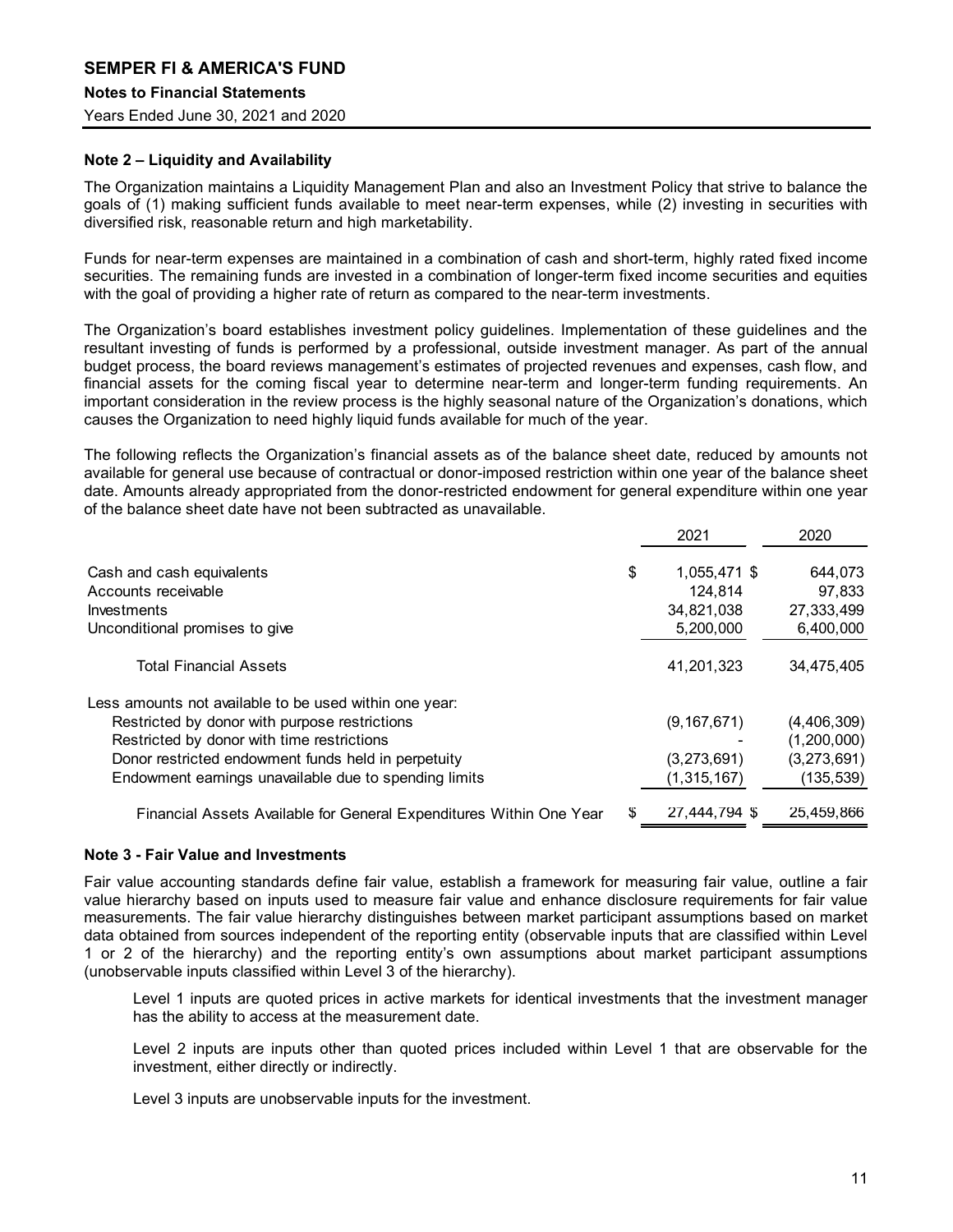# Notes to Financial Statements

Years Ended June 30, 2021 and 2020

## Note 3 – Fair Value and Investments, continued

A financial instrument's categorization within the valuation hierarchy is based upon the lowest level of input that is significant to the fair value measurement.

The following is a description of the valuation methodologies used for assets measured at fair value. There have been no changes in the methodologies used at June 30, 2021 and 2020.

Cash and equivalents: Reported at cost plus earned interest, which approximates market prices.

Equity and bond mutual funds and exchange traded funds (ETF): Valued at the closing price reported on the active market on which the individual securities are traded.

Corporate bonds: Valued at fair value by discounting the related cash flows based on current yields of similar instruments with comparable characteristics, as provided by a third party using computerized valuation formula. If quoted market prices are not available, then fair market values are estimated using the most recent bid prices in the over-the-counter market in which the individual securities are traded and adjusted for other factors, such as interest rates, credit, etc., as determined by the broker and/or custodian.

Treasury Securities: Reported at cost plus earned interest, which approximates market prices.

The fair market value of investments is categorized as follows:

|                               | Assets at Fair Value as of June 30, 2021 |                                |         |            |  |
|-------------------------------|------------------------------------------|--------------------------------|---------|------------|--|
|                               | Level 1                                  | Level 2                        | Level 3 | Total      |  |
| Cash and cash equivalents     | 217,028 \$<br>\$                         | \$<br>$\overline{\phantom{0}}$ | \$      | 217,028    |  |
| Equity Mutual Funds and ETFs: |                                          |                                |         |            |  |
| Large blend                   | 2,977,814                                |                                |         | 2,977,814  |  |
| Foreign large blend           | 1,239,798                                |                                |         | 1,239,798  |  |
| Large value                   | 1,187,330                                |                                |         | 1,187,330  |  |
| Mid-cap blend                 | 1,147,723                                |                                |         | 1,147,723  |  |
| Small growth                  | 527,756                                  |                                |         | 527,756    |  |
| <b>Utilities</b>              | 493,477                                  |                                |         | 493,477    |  |
| Other                         | 480,909                                  |                                |         | 480,909    |  |
| Large growth                  | 455,734                                  |                                |         | 455,734    |  |
| Real estate                   | 363,712                                  |                                |         | 363,712    |  |
| Small blend                   | 339,757                                  |                                |         | 339,757    |  |
| Small value                   | 337,647                                  |                                |         | 337,647    |  |
| Diversified emerging markets  | 297,891                                  |                                |         | 297,891    |  |
| Global real estate            | 276,747                                  |                                |         | 276,747    |  |
| Foreign small value           | 243,306                                  |                                |         | 243,306    |  |
| Treasury securities           |                                          | 4,487,881                      |         | 4,487,881  |  |
| Corporate bonds               |                                          | 1,603,318                      |         | 1,603,318  |  |
| Bond Mutual Funds and ETFs:   |                                          |                                |         |            |  |
| Short-term bond               | 7,418,421                                |                                |         | 7,418,421  |  |
| Intermediate term bond        | 2,948,893                                |                                |         | 2,948,893  |  |
| World bond                    | 2,383,405                                |                                |         | 2,383,405  |  |
| Inflation protected bond      | 1,912,927                                |                                |         | 1,912,927  |  |
| Large blend                   | 1,694,416                                |                                |         | 1,694,416  |  |
| Emerging market bond          | 1,089,696                                |                                |         | 1,089,696  |  |
| Other                         | 695,452                                  |                                |         | 695,452    |  |
|                               | 28,729,839<br>\$<br>-\$                  | 6,091,199<br>\$                |         | 34,821,038 |  |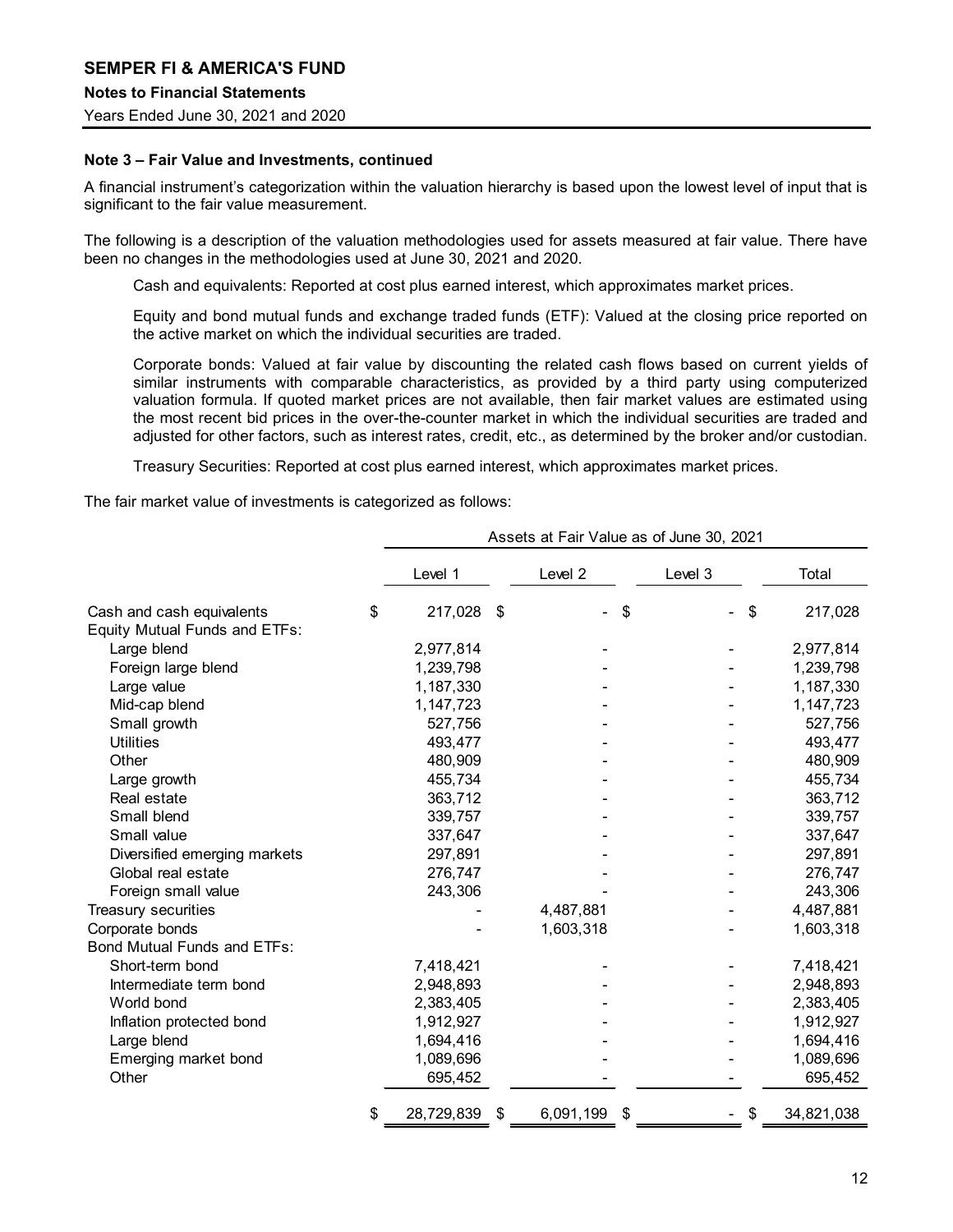## Notes to Financial Statements

Years Ended June 30, 2021 and 2020

# Note 3 – Fair Value and Investments, continued

|                                      |                          | Assets at Fair Value as of June 30, 2020 |         |            |  |  |  |
|--------------------------------------|--------------------------|------------------------------------------|---------|------------|--|--|--|
|                                      | Level 1                  | Level 2                                  | Level 3 | Total      |  |  |  |
| Cash and cash equivalents            | \$<br>5,383,186 \$       | \$                                       | \$      | 5,383,186  |  |  |  |
| <b>Equity Mutual Funds and ETFs:</b> |                          |                                          |         |            |  |  |  |
| Large blend                          | 2,837,800                |                                          |         | 2,837,800  |  |  |  |
| Large value                          | 938,155                  |                                          |         | 938,155    |  |  |  |
| Small blend                          | 615,143                  |                                          |         | 615,143    |  |  |  |
| Mid-cap blend                        | 613,253                  |                                          |         | 613,253    |  |  |  |
| Foreign large value                  | 610,538                  |                                          |         | 610,538    |  |  |  |
| Large growth                         | 453,357                  |                                          |         | 453,357    |  |  |  |
| Real estate                          | 272,440                  |                                          |         | 272,440    |  |  |  |
| Small value                          | 272,266                  |                                          |         | 272,266    |  |  |  |
| Diversified emerging markets         | 262,429                  |                                          |         | 262,429    |  |  |  |
| <b>Utilities</b>                     | 250,002                  |                                          |         | 250,002    |  |  |  |
| Other                                | 246,097                  |                                          |         | 246,097    |  |  |  |
| Foreign large blend                  | 210,486                  |                                          |         | 210,486    |  |  |  |
| Foreign small value                  | 190,424                  |                                          |         | 190,424    |  |  |  |
| Global real estate                   | 121,166                  |                                          |         | 121,166    |  |  |  |
| Treasury securities                  | 70,257                   | 386,673                                  |         | 456,930    |  |  |  |
| Bond Mutual Funds and ETFs:          |                          |                                          |         |            |  |  |  |
| Short-term bond                      | 6,646,050                |                                          |         | 6,646,050  |  |  |  |
| Intermediate term bond               | 2,785,909                |                                          |         | 2,785,909  |  |  |  |
| World bond                           | 2,063,459                |                                          |         | 2,063,459  |  |  |  |
| Inflation protected bond             | 1,410,401                |                                          |         | 1,410,401  |  |  |  |
| Emerging market bond                 | 694,008                  |                                          |         | 694,008    |  |  |  |
|                                      | 26,946,826<br>\$<br>- \$ | 386,673 \$                               |         | 27,333,499 |  |  |  |

# Note 4 – Unconditional Promises to Give

Unconditional promises to give consist of the following at June 30:

|                                                 | 2021                     | 2020                   |
|-------------------------------------------------|--------------------------|------------------------|
| Due within one year<br>Due in one to five years | $5,200,000$ \$<br>$\sim$ | 5,200,000<br>1,200,000 |
|                                                 | 5,200,000 \$             | 6,400,000              |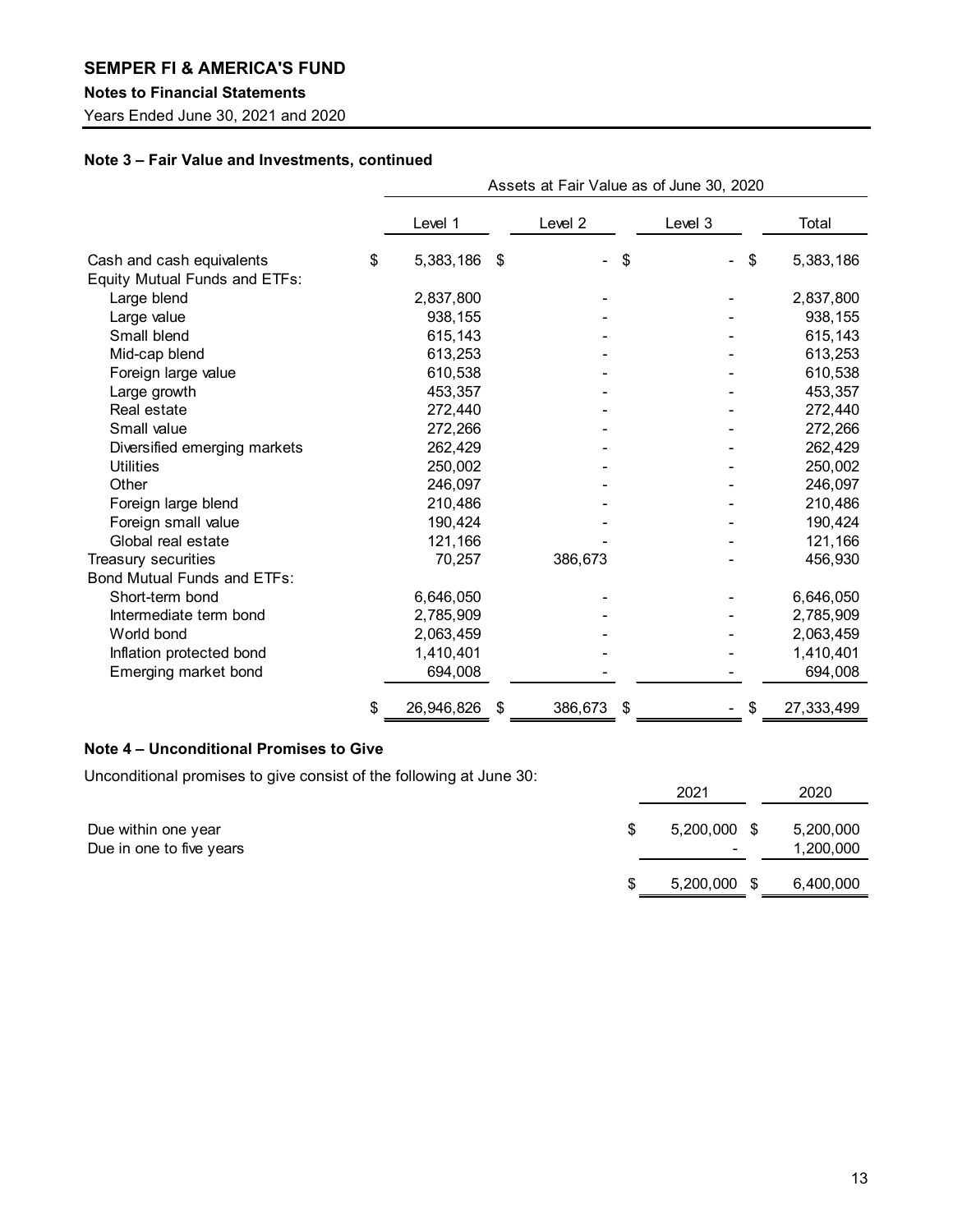# Notes to Financial Statements

Years Ended June 30, 2021 and 2020

# Note 5 – Property and Equipment

Property and equipment consists of the following at June 30:

|                                | 2021       | 2020       |
|--------------------------------|------------|------------|
| Software                       | 74,141 \$  | 74,141     |
| Office furniture and equipment | 168,374    | 125,650    |
| Vehicles                       | 168,069    | 168,069    |
| Website development            | 187,983    | 160,900    |
|                                | 598,567    | 528,760    |
| Less accumulated depreciation  | (415, 749) | (347, 750) |
|                                | 182,818 \$ | 181,010    |

## Note 6 – Note Payable

On May 4, 2020, the Organization received loan proceeds in the amount of \$1,906,100 under the Paycheck Protection Program (PPP). The PPP, established as part of the CARES Act, provides for loans to qualifying businesses for amounts up to 2.5 times of the average monthly payroll expenses of the qualifying business. The loans and accrued interest are forgivable after twenty-four weeks as long as the borrower uses the loan proceeds for eligible purposes, including payroll, benefits, rent and utilities, and maintains its payroll levels. The amount of loan forgiveness will be reduced if the borrower terminates employees or reduces salaries during the twenty-fourweek period. The unforgiven portion of the PPP loan is payable over two years at an interest rate of 1%, with a deferral of payment for the first six months. The Organization used the proceeds for purposes consistent with the PPP. The loan was forgiven by the SBA and the bank on March 31, 2021 and the Organization recognized the forgiveness as revenue in the statement of activities during the year ended June 30, 2021.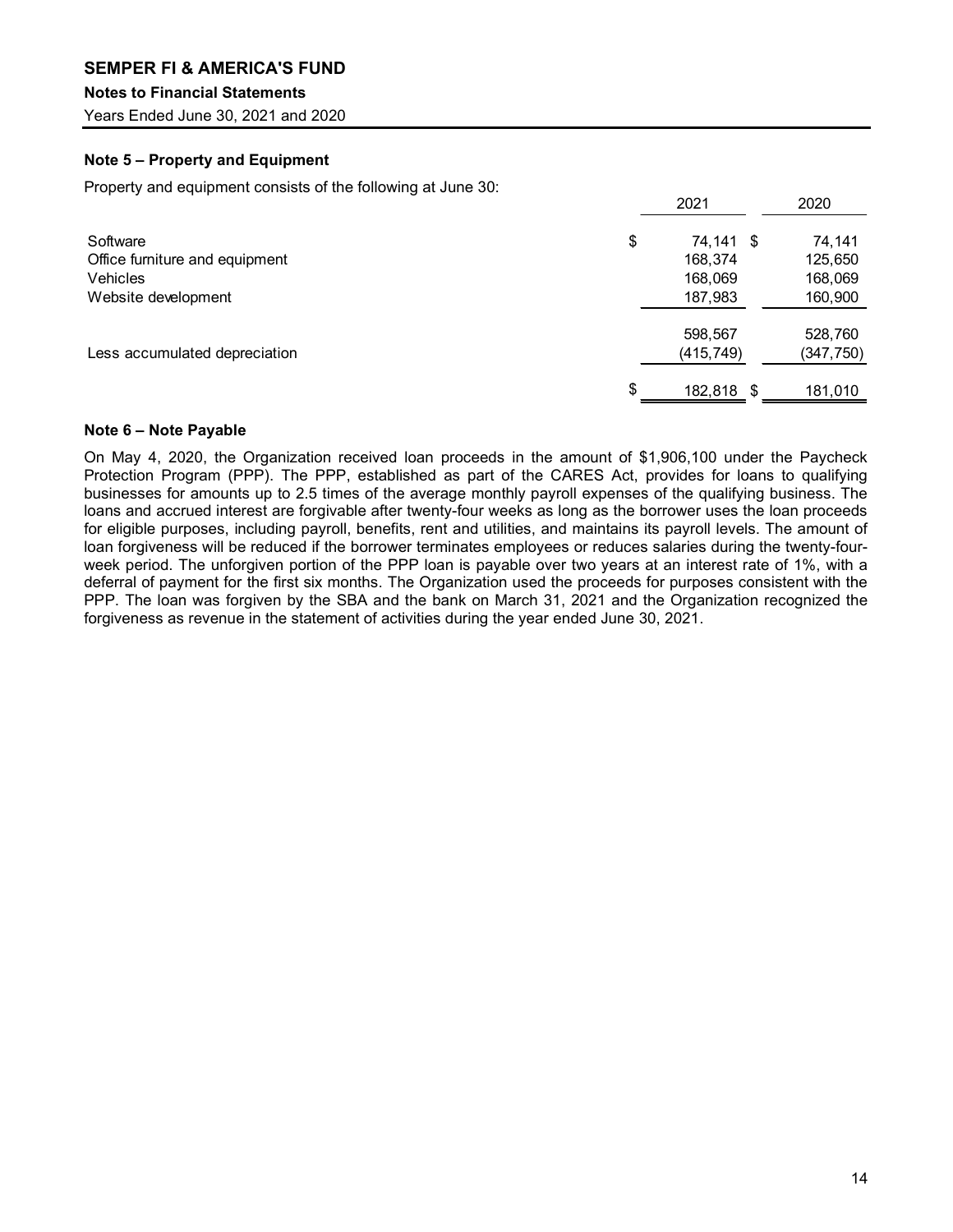## Notes to Financial Statements

Years Ended June 30, 2021 and 2020

# Note 7 – Net Assets

Net assets with donor restrictions are restricted for the following purposes or periods:

|                                               | 2021                | 2020       |
|-----------------------------------------------|---------------------|------------|
| Subject to expenditure for specific purposes: |                     |            |
| Vail Veterans Program (see note 13)           | \$<br>4,705,863 \$  |            |
| Service Branch                                | 1,603,895           | 316,421    |
| <b>Visiting Nurses</b>                        | 798,581             | 1,339,200  |
| <b>Family Support</b>                         | 652,278             | 676,206    |
| <b>Education and Career Transition</b>        | 622,300             | 1,446,924  |
| All other                                     | 240,834             | 84,778     |
| Vietnam Veterans                              | 217,989             | 300,000    |
| Service Dogs                                  | 204,968             |            |
| Grants only, any program                      | 57,188              | 3,614      |
| Geographic                                    | 49,836              | 54,419     |
| Adaptive Equipment                            | 7,593               | 34,520     |
| Housing                                       | 6,346               |            |
| PTSD/TBI/Medical                              |                     | 143,228    |
| COVID-19                                      |                     | 6,999      |
|                                               | 9,167,671           | 4,406,309  |
| Subject to the passage of time:               |                     |            |
| Unconditional Promise to Give                 | 4,000,000           | 4,000,000  |
| Perpetual in nature:                          |                     |            |
| Endowment - Grants Only, Branch Specific      | 3,064,691           | 3,064,691  |
| <b>General Endowment</b>                      | 209,000             | 209,000    |
|                                               | 3,273,691           | 3,273,691  |
| Net Assets with Donor Restrictions            | \$<br>16,441,362 \$ | 11,680,000 |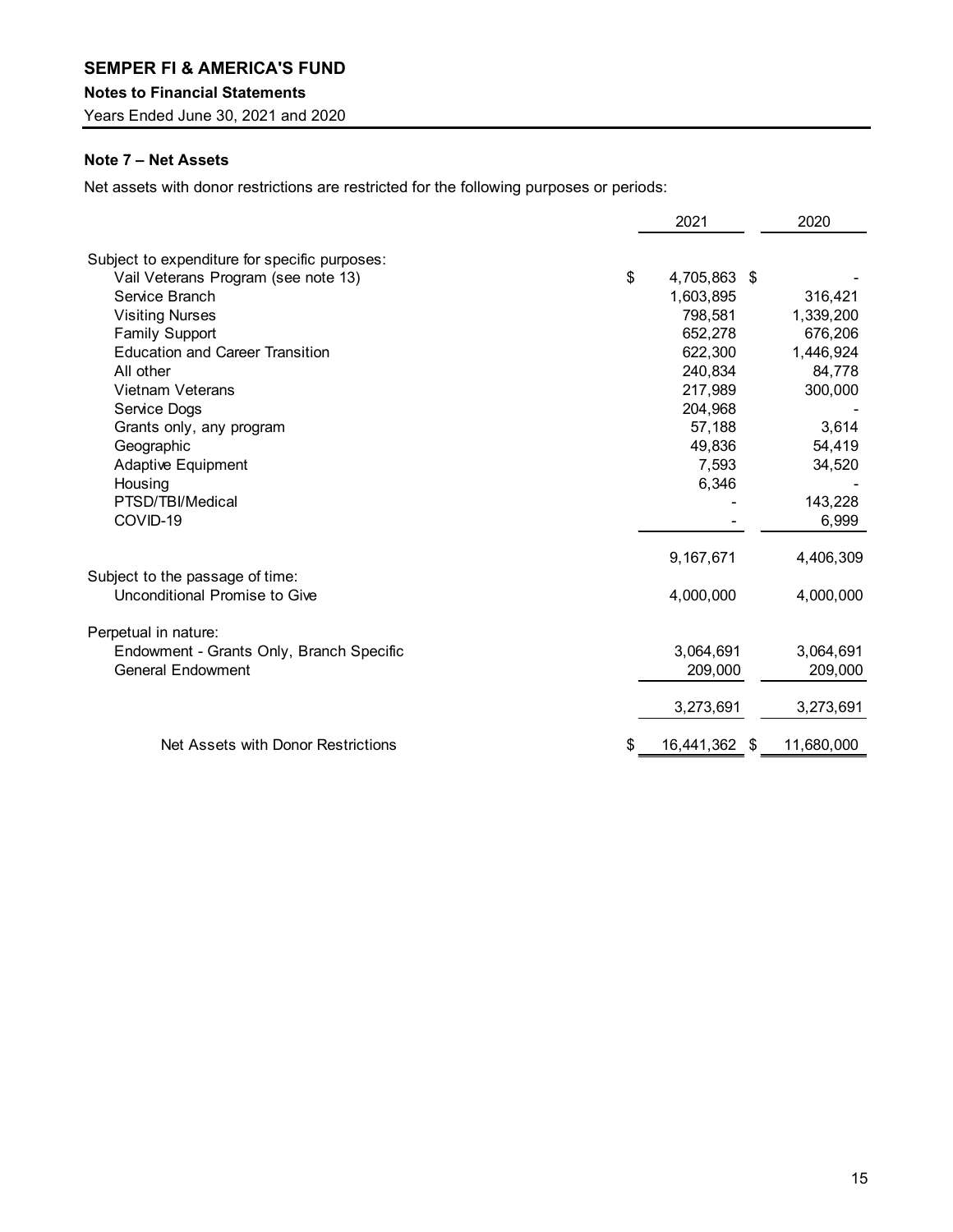## Notes to Financial Statements

Years Ended June 30, 2021 and 2020

## Note 7 – Net Assets, continued

Net assets were released from donor restrictions by incurring expenses satisfying the restricted purpose or by occurrence of the passage of time or other events specified by the donors as follows:

|                                               | 2021                 | 2020      |
|-----------------------------------------------|----------------------|-----------|
| Subject to expenditure for specific purposes: |                      |           |
| Housing                                       | \$<br>$1,677,151$ \$ | 2,000,883 |
| Grants only, any program                      | 1,243,863            | 626,386   |
| <b>Vietnam Veterans</b>                       | 1,205,327            | 1,012,646 |
| <b>Education and Career Transition</b>        | 1,197,288            | 1,115,744 |
| <b>Family Support</b>                         | 983,027              | 1,404,271 |
| <b>Visiting Nurses</b>                        | 686,894              | 934,806   |
| COVID-19                                      | 492,941              | 793,848   |
| All other                                     | 396,720              | 505,689   |
| Geographic                                    | 281,921              | 135,751   |
| Service Branch                                | 275,291              | 301,990   |
| Service Dogs                                  | 235,982              | 281,134   |
| <b>Adaptive Equipment</b>                     | 221,721              | 331,679   |
| PTSD/TBI/Medical                              | 106,490              | 201,184   |
| Vail Veterans Program (see note 13)           | 28,745               |           |
|                                               | \$<br>9,033,361 \$   | 9,646,011 |
| Subject to the passage of time:               |                      |           |
| Unconditional Promise to Give                 | \$<br>9,500,000 \$   | 9,500,000 |

#### Note 8 – Endowment Funds

The Organization's endowment consists of donor-restricted funds primarily established to support the Organization's operations and mission. As required by accounting principles generally accepted in the United States of America, net assets associated with endowment funds are classified and reported based on existence or absence of donor-imposed restrictions. The Organization classifies as net assets that are perpetual in nature the original value of amounts donated to the endowment.

The Organization has interpreted the enacted version of the Uniform Prudent Management of Institutional Funds Act of 2006 (UPMIFA) as requiring the preservation of the fair value of the original gift as of the gift date of the donor restricted endowment funds, absent explicit donor stipulations to the contrary. As a result of this interpretation, the Organization classifies as net assets that are perpetual in nature (1) the original value of gifts donated to the endowment (2) the original value of subsequent gifts donated to the endowment and (3) accumulations to the endowment made in accordance with the direction of the applicable donor gift instrument at the time the accumulation is added to the fund. The remaining portion of the donor-restricted endowment fund that is not classified as perpetual in nature is classified as purpose restricted net assets until those amounts are appropriated for expenditure by the Organization in a manner consistent with the standard of prudence prescribed by UPMIFA and the donor specified purposes.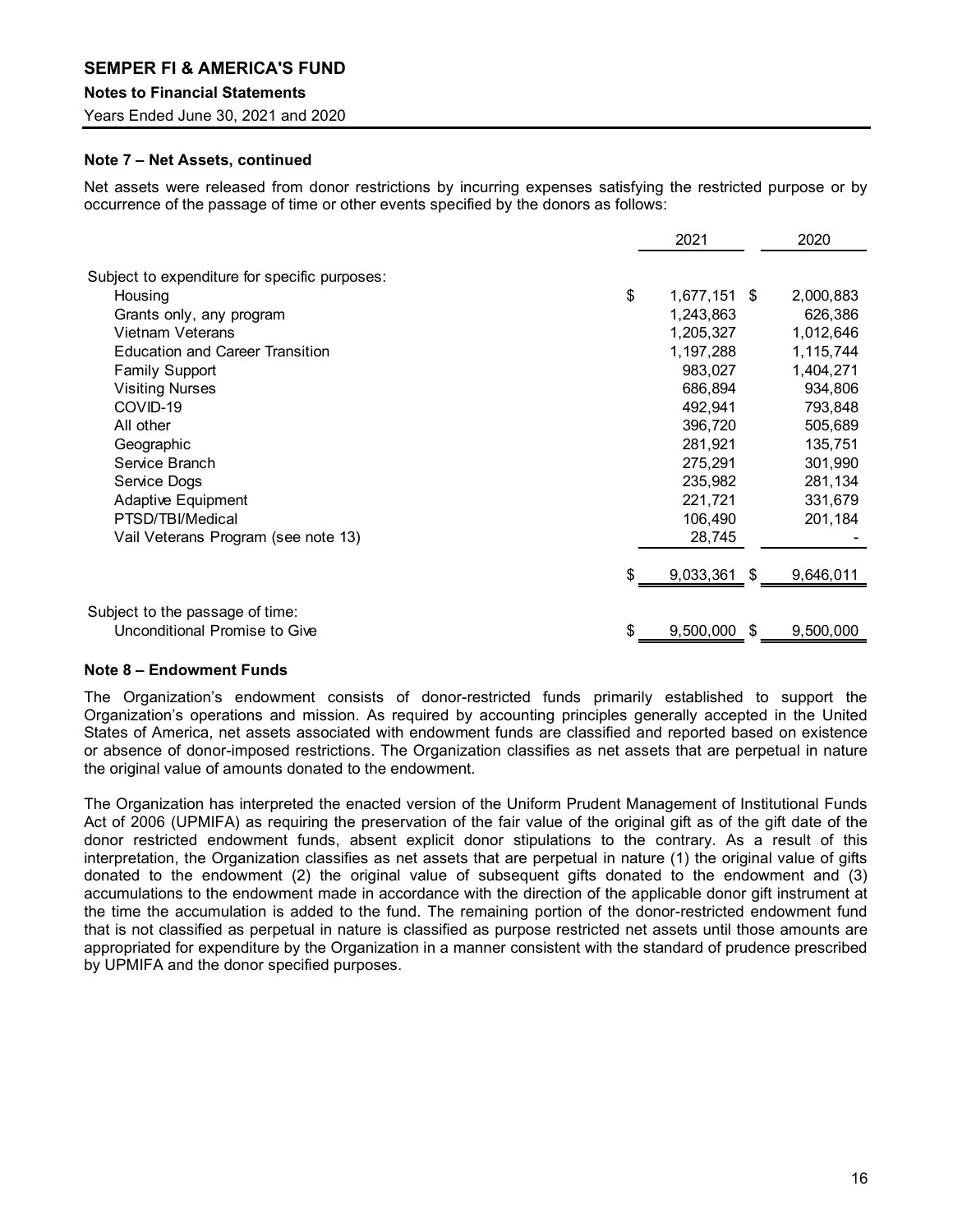## Notes to Financial Statements

Years Ended June 30, 2021 and 2020

## Note 8 – Endowment Funds, continued

In accordance with UPMIFA, the Organization considers the following factors in making a determination to appropriate or accumulate donor-restricted endowment funds:

- 1. The duration and preservation of the fund
- 2. The purposes of the Organization and the donor-restricted endowment fund
- 3. General economic conditions
- 4. The possible effect of inflation and deflation
- 5. The expected total return from income and the appreciation of investments
- 6. Other resources of the Organization
- 7. The investment policies of the Organization

From time to time, the fair value of the assets associated with individual donor-restricted endowment funds may fall below the level that the donor or UPMIFA requires the Organization to retain as a fund of perpetual duration. The Organization had no underwater endowments as of June 30, 2021 and 2020.

The Organization has adopted investment and spending policies for endowment funds that:

- 1. Preserve the capital: to seek to minimize the probability of loss of principal over the investment horizon of the portfolio relative to the market.
- 2. Long-term growth of capital: to seek long-term growth of principal.
- 3. Preservation of purchasing power: to seek returns in excess of the rate of inflation over the long-term investment horizon of the portfolio relative to the market.

The Organization's spending policy is to disburse funds available in accordance with donor restrictions to meet the current program needs of the Organization.

Endowment net assets composition by type of fund as of June 30, 2021 is as follows:

|                                                                                            |   | Without<br>Donor<br>Restriction |      | With<br>Donor<br>Restriction | Total     |
|--------------------------------------------------------------------------------------------|---|---------------------------------|------|------------------------------|-----------|
| Donor-restricted funds:                                                                    |   |                                 |      |                              |           |
| Original donor-restricted gift amount required to<br>be maintained in perpetuity by donors |   |                                 | - \$ | 3,273,691 \$                 | 3,273,691 |
| Accumulated investment gains                                                               |   |                                 |      | ,584,607                     | 1,584,607 |
|                                                                                            | æ | – ა                             |      | 4,858,298 \$                 | 4,858,298 |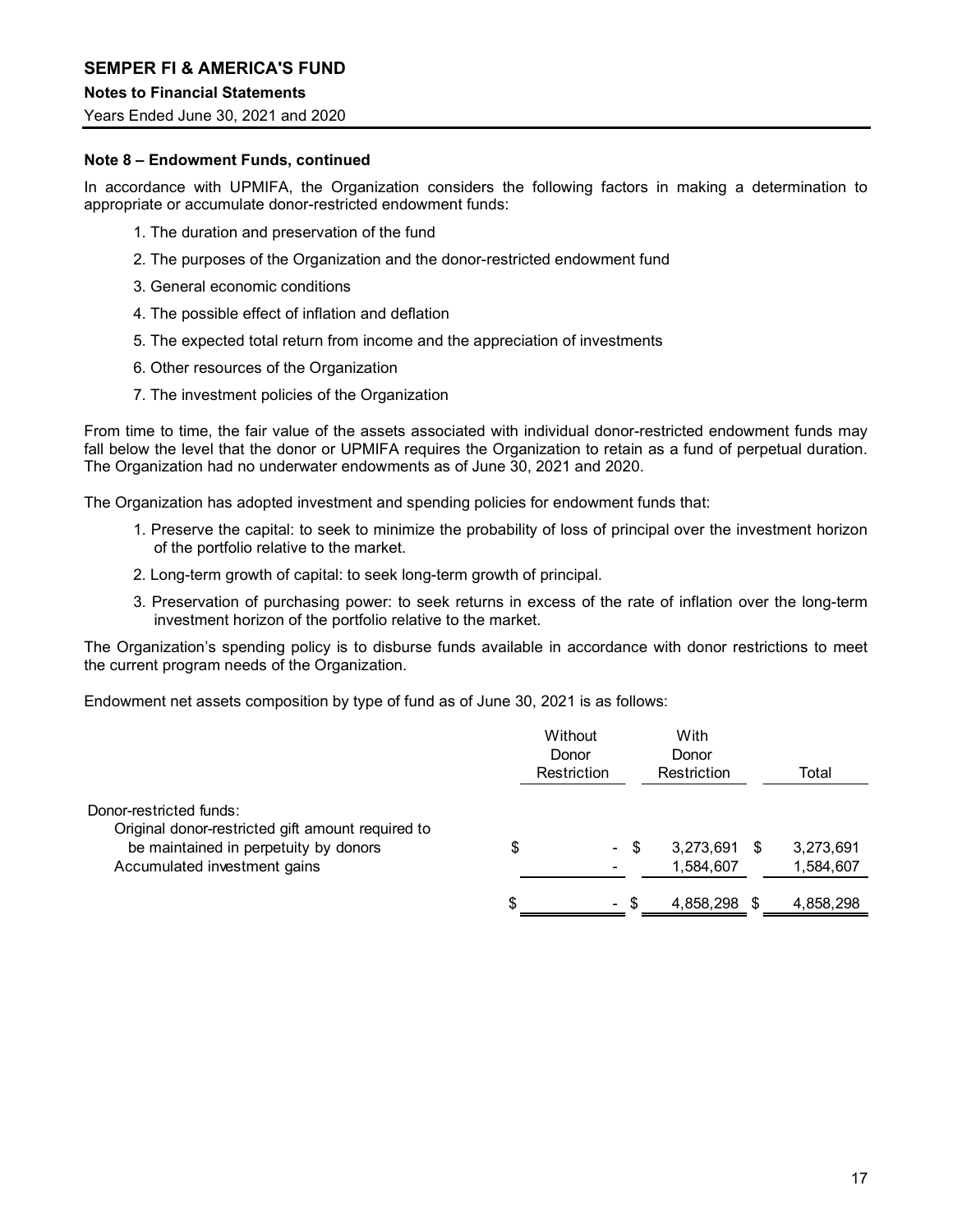## Notes to Financial Statements

Years Ended June 30, 2021 and 2020

# Note 8 – Endowment Funds, continued

Endowment net assets composition by type of fund as of June 30, 2020 is as follows:

|                                                                                                      | Without<br>Donor<br>Restriction |      | With<br>Donor<br>Restriction         |      | Total                                |
|------------------------------------------------------------------------------------------------------|---------------------------------|------|--------------------------------------|------|--------------------------------------|
| Donor-restricted funds:<br>Original-donor restricted gift amount required to                         |                                 |      |                                      |      |                                      |
| be maintained in perpetuity by donors<br>Accumulated investment gains                                | \$<br>$\sim$                    | \$   | 3,273,691<br>357,434                 | - \$ | 3,273,691<br>357,434                 |
|                                                                                                      | \$                              | - \$ | $3,631,125$ \$                       |      | 3,631,125                            |
| Changes in endowment net assets is as follows:                                                       |                                 |      |                                      |      |                                      |
|                                                                                                      | Without<br>Donor<br>Restriction |      | With<br>Donor<br>Restriction         |      | Total                                |
| Endowment, June 30, 2019<br>Investment earnings, net of fees<br>Amounts appropriated for expenditure | \$                              | - \$ | 3,771,321 \$<br>61,047<br>(201, 243) |      | 3,554,127<br>61,047<br>(201, 243)    |
| Endowment, June 30, 2020<br>Investment earnings, net of fees<br>Amounts appropriated for expenditure |                                 |      | 3,631,125<br>1,427,188<br>(200, 015) |      | 3,631,125<br>1,427,188<br>(200, 015) |
| Endowment, June 30, 2021                                                                             | \$                              | - \$ | 4,858,298 \$                         |      | 4,858,298                            |

# Note 9 – Allocation of Joint Costs

In fulfilling its mission, the Organization conducts various special events and prepares numerous educational materials. The costs associated with these activities sometimes include so-called "joint costs" or costs that include both program as well as fundraising or general and administrative elements. Management reviews each such activity to determine the appropriate accounting treatment based upon the purpose of the activity, the audience to which the activity is directed and the content of the materials utilized.

Joint costs were allocated as follows for the year ended June 30:

| 2020<br>2021                              |
|-------------------------------------------|
| Program services<br>205,535 \$<br>162,356 |
| Fundraising<br>75,189<br>72,645           |
| Management<br>2,930                       |
|                                           |
| 283,654 \$<br>235,001                     |